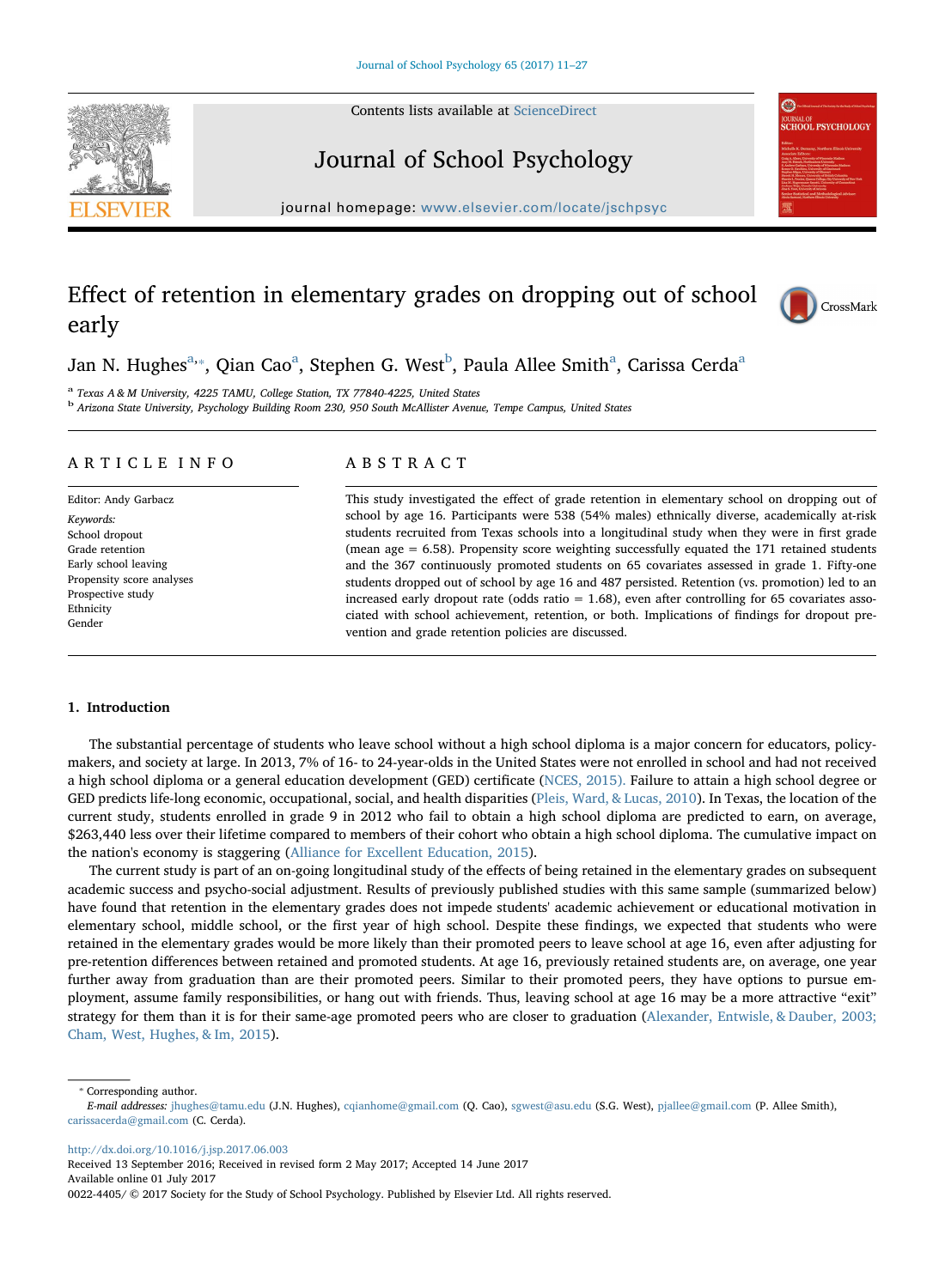#### 1.1. Grade retention and school completion

# 1.1.1. Methodological challenges in estimating a causal effect

Given the serious negative consequences of dropping out of school for the individual and for society, researchers have sought to identify factors that predict dropping out in hopes of developing interventions that could ameliorate risk processes. Retention in grade is the most consistent predictor of dropping out of school [\(Alexander, Entwisle, & Kabbani, 2001; Bowers & Sprott, 2012\)](#page-14-2). However, the association between repeating a grade and subsequent failure to obtain a high school diploma or GED may be a result of a host of interrelated confounds. For example, low academic achievement and poverty at the beginning of first grade are strongly correlated with both retention in the elementary grades and dropping out of school during high school ([Alexander et al., 2001;](#page-14-2) [Willson & Hughes, 2009](#page-14-2)).

The ideal approach to estimating the average causal effect of grade retention on school completion would be to conduct a randomized experimental design. Given the impracticality of such an approach, prior longitudinal studies have attempted to estimate the effect of grade retention on school completion by statistically adjusting for a few potential confounds, such as family demographic variables and children's academic skills, measured prior to grade retention ([Alexander et al., 2001; Reynolds & Ou, 2004\)](#page-14-2). Although these studies are an improvement over studies that fail to control for known confounds, it is unlikely that a limited number of covariates adequately captures the important preexisting differences between the retained and promoted groups [\(Cook,](#page-14-3) [Steiner, & Pohl, 2009; Steiner, Cook, Shadish, & Clark, 2010\)](#page-14-3). Furthermore, these statistical adjustments make assumptions that are rarely tested and which, if not met, lead to biased estimates of the effect of grade retention [\(Shadish, Cook, & Campbell, 2002\)](#page-15-2).

The current study applies propensity score analyses, a method of equating groups on a large number of potential confounders measured prior to the administration of some "treatment" such as grade retention, to isolate the effect of grade retention in the elementary grades on dropping out of school. In this approach, students are measured on a wide variety of baseline measures believed on the basis of prior substantive theory and empirical research to be related to selection into the "treatment" (retention in grade) and the outcome (school completion) ([West et al., 2014\)](#page-15-3). Based on these measures, a statistical model is used to estimate a single propensity score for each participant, defined as the predicted probability that the participant will be in the treatment condition. If the treatment groups can be equated on the propensity scores, then, according to statistical theory [\(Rosenbaum & Rubin, 1983](#page-15-4)), they will be equated on all covariates used in the construction of the propensity score. If the covariates include all potential confounds, an unbiased estimate of the treatment effect can be obtained ([Rosenbaum & Rubin, 1983](#page-15-4)). If not, bias in the estimate of the treatment effect will be reduced, often substantially.

The authors know of only one study utilizing propensity score analyses to test an effect of grade retention on high school completion. Analyzing archival data from two studies of youth attending high school prior to the early 1990s, [Andrew \(2014\)](#page-14-4) employed propensity score matching to estimate an effect of retention in the elementary grades. He found that retention had a negative effect on high school completion. However, study results must be interpreted cautiously due to the retrospective nature of the study, changes in school populations and school retention policy over a 25 year period, reliance on youth-report of both the independent and dependent variables, and the examination of only a very limited number of potential confounding variables.

# 1.2. Cohort and context considerations

The history of grade retention in the United States has been characterized by large fluctuations over time in the incidence of this educational intervention [\(Bali, Anagnostopoulos, & Roberts, 2005](#page-14-5)). These fluctuations have been associated with, and presumably reflect, shifts in educators' and policymakers' beliefs about the effectiveness of grade retention and the conditions under which it should be applied. The "No Child Left Behind" federal legislation passed in 2001 extended to a national level the movement begun in the mid-1990s to end social promotion (i.e., the practice of advancing children who had not mastered the competencies at one grade level to the next). This act required that assessments, aligned with state standards, measure the achievement of all children at each grade level ([U.S. Department of Education, 2002](#page-15-5)). The implementation of these educational policies corresponded with a substantial increase in the percentage of students retained in grade from the 1995 to 2004 For example, from 1995 to 2004, the retention rate in Texas for grade 1 increased from 5.8% to 6.4%, and the rate in grade 3 increased from 1.3% to 2.6% ([Texas Education Agency, 2005\)](#page-15-6).

Few published, prospective studies have investigated the effect of grade repetition on school completion. The majority of these studies were conducted with cohorts of students who entered urban, minority-serving public schools prior to 1990 [\(Alexander et al.,](#page-14-1) [2003; Jacob & Lefgren, 2009; Ou & Reynolds, 2010](#page-14-1)). Given the significant changes in the educational policy context and the limited ethnic and income diversity in the samples used in these earlier studies, the results may not generalize to more diverse samples that characterize the current educational context. Additionally, these early studies dropped from the analysis those students who left the district in which the study was conducted ([Alexander et al., 2003; Jacob & Lefgren, 2009\)](#page-14-1). Mobility is common in US schools. Based on the US Census, between the years 2005 and 2010, 44.7% of youth ages 5–9 years of age and 34.6% of youth ages 10–17 years of age moved households at least once [\(Ihrke & Faber, 2012\)](#page-14-6). Furthermore, mobility rates are higher for lower income students and for students who leave school without a high school diploma or GED ([Engec, 2006; South, Haynie, & Bose, 2007](#page-15-7)). Hence, dropping students from the analysis who leave the district may lead to biased estimates of an effect of grade retention.

#### 1.3. Gender and ethnic differences in grade retention and school completion

The risks of both grade retention and dropping out of school are higher for boys than girls ([Alexander et al., 2001; Andrew, 2014](#page-14-2)), and for African American and Hispanic students than for White students [\(Stark & Noel, 2015\)](#page-15-8). For example, in Texas in the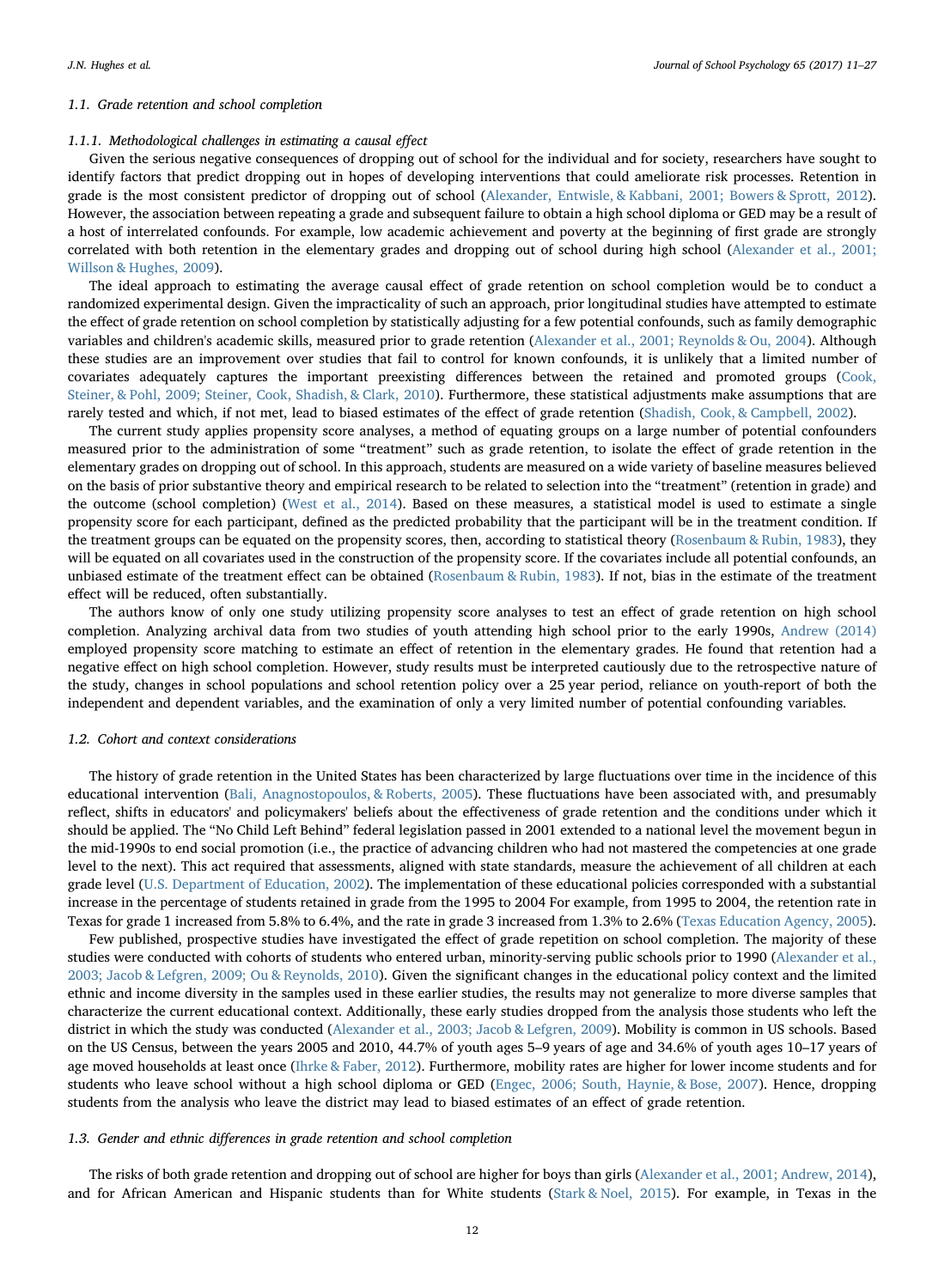2003–2004 academic year, 6% of Black and Hispanic students in grades 1–12 were retained in grade, compared to 2.9% of White students; the rate of grade retention that year for females was 3.7%, compared to 5.6% for males [\(Texas Education Agency, 2005](#page-15-6)). For students entering 9th grade in the fall of 2009, the percentage of students classified as drop outs 5 years later was 11.1% for Black, 9.1% for Hispanic, and 3.4% for White students. The percentage of females classified as drop outs was 5.9%, compared to 8.2% for males ([Texas Education Agency, 2014](#page-15-9)).

Despite consistent findings of ethnic and gender differences in both grade retention and dropping out, a dearth of studies have examined whether gender or ethnicity moderates the association between retention and dropping out. It is important to know if retention in grade has a similar impact on the likelihood of completing high school for boys and girls and for White students compared to Black and Hispanic students.

#### 1.4. Background of current study

As described in the Methods section below, participants in the current study were drawn from three school districts in Texas with student populations whose demographics were generally representative of the school population of the entire state. Participants who left one of the three participating school districts were retained in the sample. Participants were recruited from the cohorts of students entering first grade in the fall of 2001 or 2002. Since 1995, Texas statutes have stipulated that students can only be promoted if the student has demonstrated proficiency in the subject matter of the grade [\(Texas Education Agency, 2002\)](#page-15-10). In 1999 Texas implemented policies requiring that schools assess the literacy of students from kindergarten through third grade and provide remedial instruction to students who fail to demonstrate grade-level literacy competencies. In 2003 Texas began requiring students in specified grades, beginning in grade 3, to demonstrate mastery of grade-level competencies in order to advance to the next grade. Students had up to three chances to pass the tests of grade level proficiency and were provided remedial instruction if they failed the test. Participants in the present study entered first grade early in the state's implementation of these stricter accountability practices. During the later time period when the current study participants were in high school, Texas required students to either pass an exit exam to graduate or pass end-of-course exams to obtain credit for courses required for graduation.

#### 1.5. Results of prior studies with current longitudinal sample

The initial purpose of this longitudinal study was to determine the effects of retention in the elementary grades on children's subsequent academic achievement and psychosocial adjustment. To increase the likelihood that all participants would have a nonzero probability of grade retention [\(Cole & Hernán, 2008\)](#page-14-7), the original sample was restricted to children scoring below the median for the student's school district on a measure of early literacy (see Participants section below for details). Prior to any student being retained in grade, extensive data on variables shown in prior research to predict grade retention or academic achievement were collected on each student by means of direct child assessment, parent and teacher questionnaires, peer sociometric assessment, and school records. These data included measures of students' reading and math achievement, IQ, language and literacy skills, peer relationships, teacher-student relationships, behavioral dispositions, executive control, personality, and liking for school as well as measures of the home-school relationship, parents' educational aspirations for their child, the parent-child relationship, home literacy practices, and the family's socioeconomic status. Measures of classroom and school level variables (e.g., percentage of ethnic minority youth) were also collected.

Prior published studies with the current sample have employed propensity-score analyses (either matching or weighing) to equate retained and promoted students on all observed and unobserved potential confounds. These studies have used one of two types of comparisons: same-grade versus same-age comparisons ([Wu, West, & Hughes, 2008a; Steiner, Park, & Kim, 2016; West, 2016\)](#page-16-0). In same age comparisons, retained and promoted students are compared on the outcome measure during the same academic year (i.e., same age), but when the retained student is at a lower grade. In same-grade comparisons, the performance of retained and promoted students is compared when they are in the same grade. For example, if the retention decision was made in 1st grade, the performance of promoted students the following year, when they were in 2nd grade for the first time would be compared to the performance of retained students two years later, when they were in 2nd grade for the first time. Educators have suggested that same grade comparisons are more reasonable than same age comparisons in studies of the effect of retention on achievement, because same age comparisons test retained students over content that they have not yet encountered ([Wu, West, & Hughes, 2008b; Lorence & Dworkin,](#page-16-1) [2006\)](#page-16-1).

These prior studies with the current sample support the conclusion that retention in grade 1 bestowed short-term benefits in reading and math achievement, relative to matched promoted students who were in the same grade the year before ([Wu et al., 2008a;](#page-16-0) [Wu et al., 2008b; Hughes, Chen, Thoemmes, & Kwok, 2010](#page-16-0)). However, these benefits disappeared within a few years. When students were in grade 5, students previously retained in grade 1 and their matched peers who were continuously promoted did not differ in reading or math skills, even though retained students had been in school one year longer by grade 5 than their matched, promoted peers ([Moser, West, & Hughes, 2012](#page-15-11)). Furthermore, retention in first grade did not appear to harm students' psychosocial adjustment at grade 4 and bestowed benefits in terms of engagement in the classroom, sense of school belonging, and perceived academic selfefficacy [\(Wu, West, & Hughes, 2010\)](#page-16-2). At the transition to middle school, students retained in the elementary grades (grades 1–5) did not differ from matched, continuously promoted children on level of academic achievement or sense of school belonging, nor did they differ in rate of change on these variables across the middle school grades [\(Im, Hughes, Kwok, Puckett, & Cerda, 2013\)](#page-14-8). Finally, at the transition to high school, students retained in grades 1–5 and matched, continuously promoted students did not differ in their selfreported motivation to complete high school or to enroll in post-secondary education [\(Cham et al., 2015](#page-14-9)).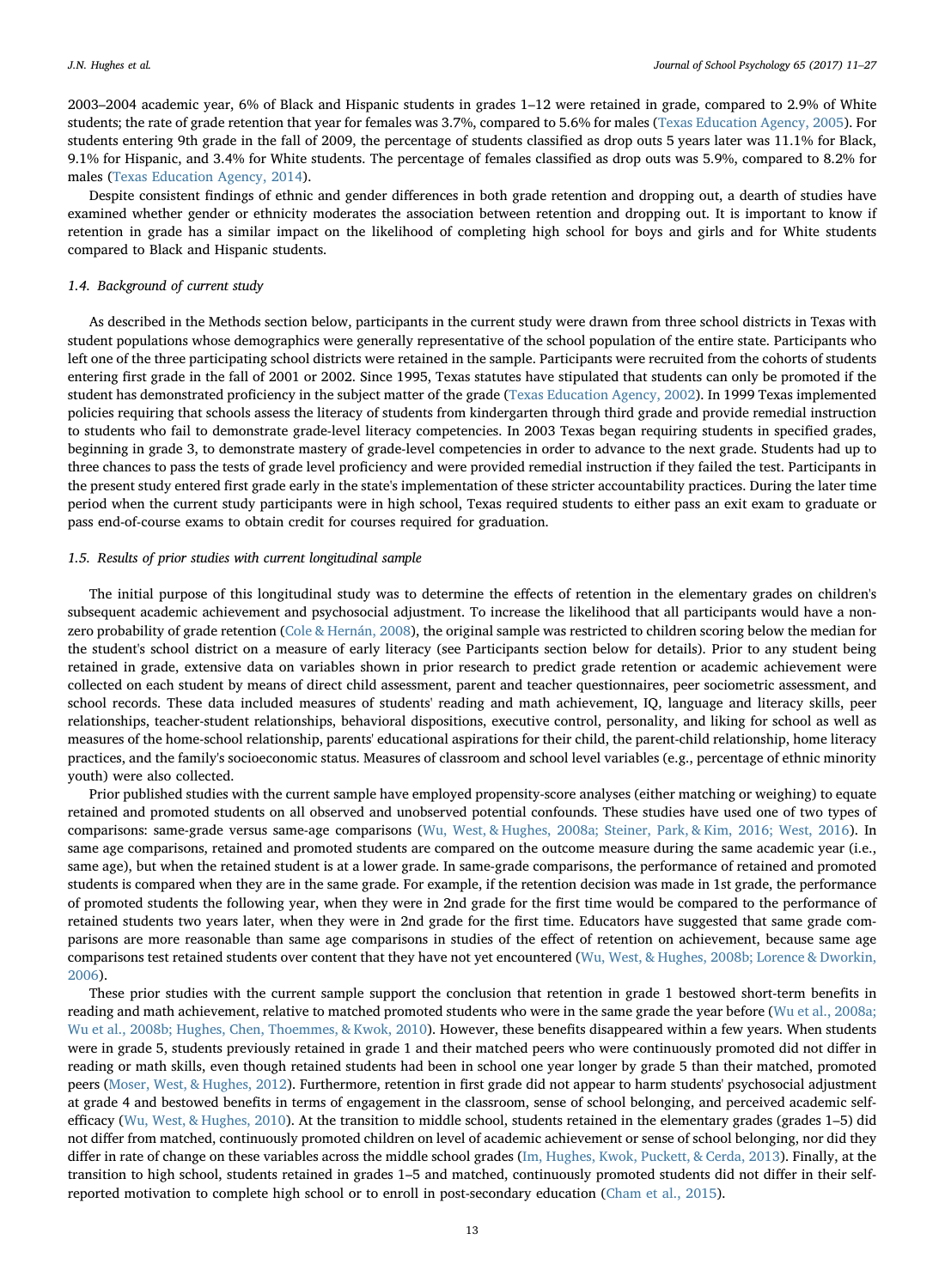### 1.6. Retention and early dropping out

Despite the finding that previously retained students in our longitudinal sample were achieving as well as their matched, continuously promoted peers in middle school and at the beginning of high school, they may still be more likely to drop out of school than their continuously promoted peers who were at equivalent risk of dropping out of school at entry to first grade. Indeed, [Alexander et al. \(2003\)](#page-14-1) found that students in Baltimore City schools who were retained in the elementary grades, relative to similarly low achieving, promoted students, were more likely to drop out of school in adolescence, despite performing better in their coursework than promoted children. These authors concluded that "Retention, so far as we can determine, does not impede…children academically or assault their self-esteem in the early years, yet something about the experience apparently weakened repeaters' attachment to school" (p. ix).

Consistent with [Alexander et al. \(2003\),](#page-14-1) we expected that students retained in the elementary grades would be more likely than equated promoted peers to leave school without a diploma or a GED by age 16. This hypothesis is based on the reasoning that, when previously retained students are 16 years of age, they are further away from graduation than are their continuously promoted, sameage peers. Thus, dropping out of school may be a more attractive "exit" strategy for low achieving retained students than for their equated promoted peers. For 16- or 17-year old retained students, their personal cost-benefit analyses of continuing an extra year in school versus pursuing work, parenthood, or other options may not be as positive as that of comparable, continuously promoted students who do not face this extra year [\(Alexander et al., 2003; Roderick, 1994\)](#page-14-1). According to this reasoning, retention may impair students' graduation rates, even if does not harm their psychosocial adjustment, motivation, or achievement [\(Cham et al., 2015\)](#page-14-9). Results of a study of students attending an urban school in Massachusetts are consistent with this reasoning ([Roderick, 1994\)](#page-15-12). Specifically, results showed that the largest difference between retained and promoted students in dropping out of school occurred at age 16, which was the minimum age for legally leaving school in Massachusetts at the time of the study. Over 40% of the students who repeated one previous grade and over half of students who repeated more than one grade left school during the year in which they turned 16, compared to only 15% of non-retained youths.

Defining school dropout is a challenge because students do not report that they have officially dropped out of school. In Texas, with few exceptions, students are legally required to be enrolled in school until age 18 unless enrolled in a program to pass the GED exam. However, conditions exist that serve as loopholes that permit a student to functionally withdraw from additional education without being in violation of the state compulsory enrollment law. If a parent informs the school that the student is withdrawing from school with the intent to enroll in home schooling or private schooling, including unaccredited online private schooling, that student is considered enrolled in school for purposes of the State's compulsory attendance law. There is no requirement that the student present a curriculum for review ([Texas Education Agency, 2013, 2014](#page-15-13)) nor is there any monitoring of the student's educational progress. Furthermore, at age 16, youth may be employed full time in nonhazardous jobs ([Texas Work Force Commission, 2015\)](#page-15-14). Thus, at age 16, students who exit school with the stated intent to enroll in a private school or home schooling would legally be able to work full time, including during normal school hours. We provide further consideration of the definition of school drop out in the discussion.

#### 1.7. Research questions

- 1. Are students who are retained in grades 1 to 5 more likely to drop out of school prior to the start of the school year at which the student is 17 years old? Based on the empirical literature summarized above [\(Alexander et al., 2003; Roderick, 1994](#page-14-1)), we expected that students who are retained in grades 1 to 5 will have an elevated risk of dropping out of school prior to the start of the school year at which the student was 17 years old on September 1.
- 2. Are there gender or ethnic differences in the likelihood of being retained in the elementary grades or in the likelihood of dropping out of school early? Based on prior empirical findings [\(Alexander et al., 2003; Roderick, 1994\)](#page-14-1), we expected that boys would be over-represented among retained students and early drop outs, relative to girls. Based on data on ethnic/racial differences in high school graduation rates at the state and national levels ([National Center for Education Statistics, 2015; Texas Education Agency,](#page-15-0) [2014\)](#page-15-0), we expected Black and Hispanic youth would be over-represented among early drop outs, relative to White youth.
- 3. Does gender or ethnicity moderate the effect of retention on early drop out status? Based on a lack of prior research addressing gender and ethnic moderation, analyses of potential moderators of the grade retention effect are exploratory.

The present study commenced in the 2001–02 school year. Thus, results have more generalizability to the current public school context than research conducted with students who entered public schools prior to the era of accountability and high stakes tests. By using propensity score weighting to equate retained and promoted students on a comprehensive set of covariates assessed in first grade, the present results are likely to provide a more accurate estimate of the causal effect of grade retention on dropping out of school prior to age 17 than has previously been available. A finding that retention has an effect on dropping out of school early would have implications for targeting school drop-out prevention and recovery interventions at this developmental level for students with a history of prior grade retention.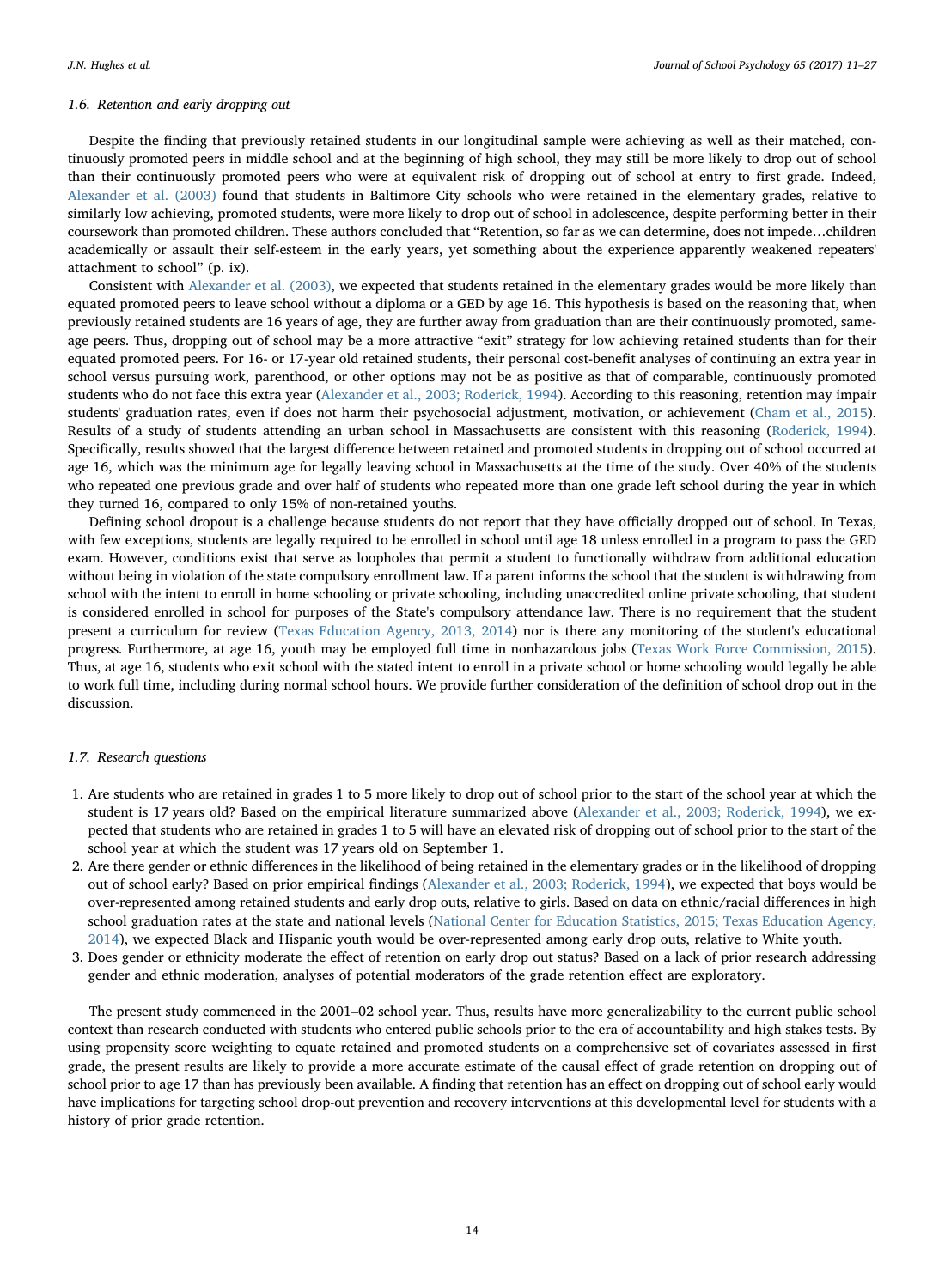# 2. Methods

# 2.1. Participants

Participants were 538 youth who were recruited into this longitudinal study when in first grade. Participants were drawn from a larger sample of academically at-risk students from three Texas school districts (one major urban and two small city districts, according to Texas Education Agency classification), when the students entered grade 1 in the fall of 2001 or 2002. The first small city school district (district enrollment = 13,558) had a student body that was 39% White, 36% Hispanic, 25% African American, and 1% Other, with 59% economically disadvantaged, and 10% limited in English proficiency. The second small city school district (district enrollment = 7, 424) had a student body that was 68% White, 11% Hispanic, 12% African American, and 9% Other, with 25% economically disadvantaged, and 5% limited in English proficiency. The composition of the urban school district (district enrollment = 24,429) was 38% White, 27% Hispanic, 29% African American, and 6% Other, with 40% economically disadvantaged, and 11% limited in English proficiency. Taken together, the districts' student enrollment was generally representative of the total population of students enrolled in Texas schools for the 2001–2002 year in terms of ethnicity (41% White, 42% Hispanic, 14% African American, and 3% Other), economic adversity (51%) and limited English proficiency (15%) ([Texas Education Agency, 2003](#page-15-15)).

A total of 1374 grade 1 students in the three school districts met the following criteria for participation: scored below the median score on a state approved district-administered measure of literacy at end of kindergarten or beginning of grade 1, spoke either English or Spanish, were not receiving special education services other than speech and language services in grade 1, and were not previously retained in grade 1. The decision to recruit a sample of students who were below their school district's median score on a measure of literacy was based on findings that low reading achievement is the strongest predictor of being retained in the early elementary grades [\(Alexander, Entwisle, & Dauber, 1994; Willson & Hughes, 2009](#page-14-10)). This decision captured most of the students who would subsequently be retained and reduced the number of students who needed to be tracked and tested on an annual basis. Incentives (small gifts and a random chance to win to a larger prize) were instrumental to collecting 1200 returned consent forms; 784 (65.33%) parents provided consent. No differences were indicated between the eligible students with and without parental consent across a broad array of archival variables, including performance on the district-administered test of literacy (standardized within district, due to differences in test used), age, gender, ethnicity, eligibility for free or reduced price lunch, bilingual class placement, cohort, and school context variables (i.e., % ethnic/racial minority; % economically disadvantaged). At the end of the 5th year of participation in the study, parents of 569 (72.58%) children provided the required written consent for continued participation. Of the 215 children without consent, only 18 actively declined, whereas 157 did not return the consent form, 9 had moved to Mexico, 1 was deceased, 25 had previously withdrawn from the study, and 5 were not able to be located.

The analysis sample for the current study consisted of 538 students (54.1% male), for whom students' school enrollment status was known for the year the student turned 16 and the following two years (see Measures section below). At entrance into the study in first grade, the students' average age (in years) was 6.58 ( $SD = 0.38$ ), with 57.3% of the sample being eligible for free or reduced price lunch and 33.6% of the sample being White, 25.7% African American, 37.0% Hispanic (38.73% of whom had limited English proficiency), and 3.8% other. At grade 1, the mean full scale IQ based on the Universal Nonverbal Intelligence Test ([Bracken & McCallum, 1998](#page-14-11)) was 93.03 (SD = 14.41), and the mean reading and math achievement Woodcock Johnson III agestandard scores ([Woodcock, McGrew, & Mather, 2001\)](#page-16-3) or the comparable Spanish language test of achievement [\(Woodcock & Muñoz-](#page-16-4)[Sandoval, 1996\)](#page-16-4) were 95.98 ( $SD = 17.64$ ) and 101.26 ( $SD = 13.95$ ), respectively.

The 538 continuing participants and the 246 attrited participants were similar on the 65 measured covariates (potential confounders) in the propensity score analysis (see [Measures](#page-5-0) section below). For the 43 continuous covariates, the absolute value of the standardized mean difference ([Cohen, 1988](#page-14-12)) between the students with and without renewed parent consent ranged from 0.01 to 0.29, with a median of 0.06. For the 22 binary and ordered covariates the magnitude of the Pearson correlations between the covariate and students' renewed consent status ranged from −0.16 to 0.11, with a median of 0.01. Cohen termed effect sizes of this magnitude "small."

Of these 538 students, 166 (30.9%) were retained once, 5 (0.9%) were retained twice, and 367 (68.2%) students were continuously promoted during grades 1 to 5. Of the166 students retained once in the elementary grades, 111 (66.9%) were retained in grade 1, 25 (15.1%) in grade 2, 15 (9.0%) in grade 3, 9 (5.4%) in grade 4, and 6 (3.6%) in grade 5.

# 2.2. Procedures for tracking students' school enrollment status

Tracking and maintaining the participation of an at-risk sample of first grade students in a longitudinal study across 12 or more years is a challenge. Differences between participants who remain in the study and those who attrite can affect both the internal and external validity of results ([Jurs & Glass, 1971\)](#page-14-13). To minimize such threats, the current study followed the recommendations of [Ribisl](#page-15-16) [et al. \(1996\)](#page-15-16) and implemented a number of steps to minimize attrition and maximize participation. This section describes study procedures for tracking students' school enrollment status from first grade through exiting high school by graduating, passing the GED, or dropping out of school.

Each student attending a Texas public school has a unique identification number. Using these numbers, beginning in September of each year, each of the three participating school districts provided the study's project director with school enrollment data for all study participants who were enrolled that year. This list included information on students' school campus, grade, and parent address and phone number. This information was entered into the study's student tracking database for the given year. Non-participating school districts to which study participants had transferred were contacted with a request to verify whether the student was enrolled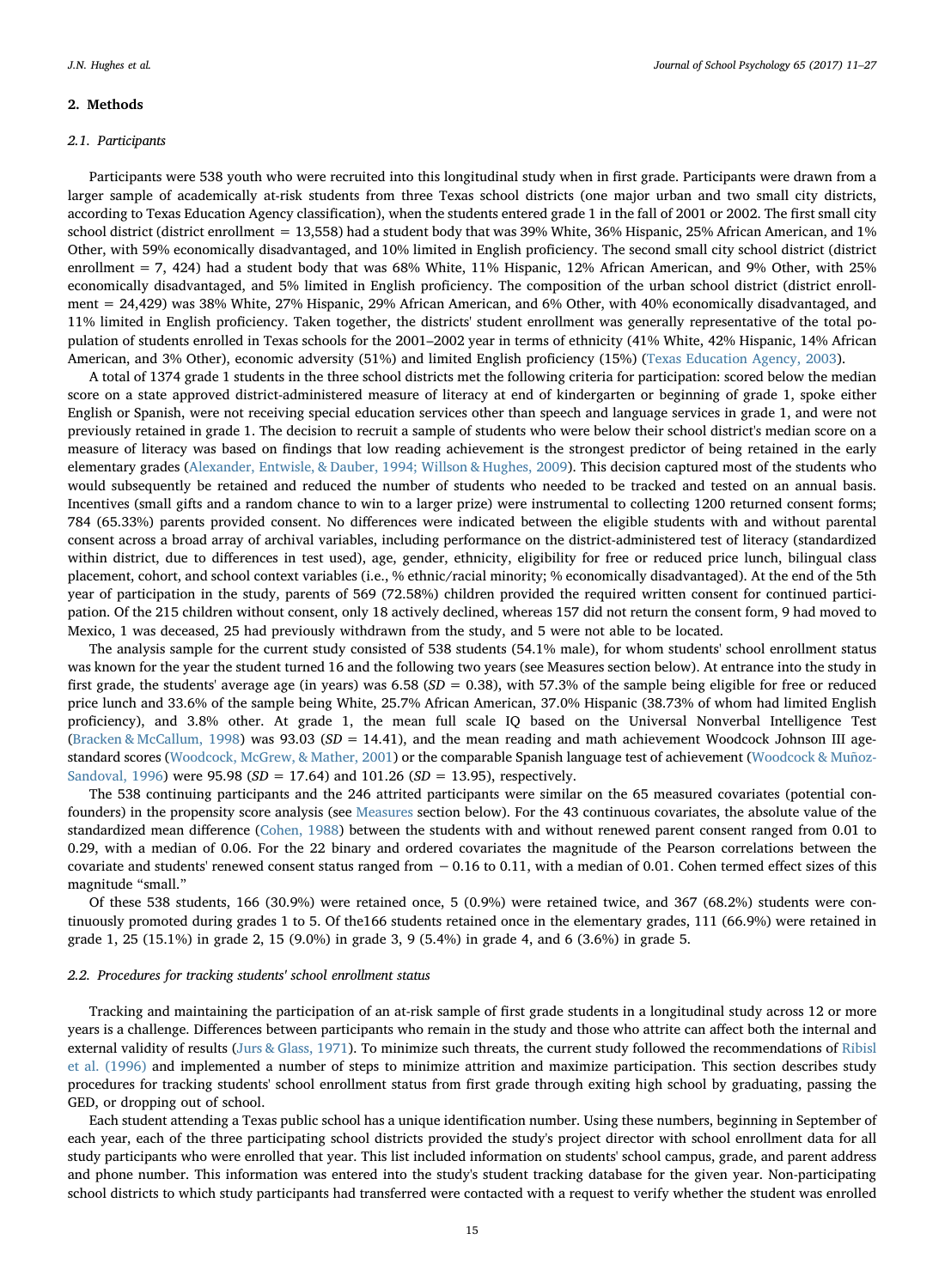#### for that year.

When a public school enrolls a new student, Texas law requires the new school to send a request for the student's school records from the student's most recent school within 10 days of enrollment. Thus, for students who were in a given school district at the end of the prior year and were not included on the district's list provided to study staff, study staff contacted the school the student last attended via phone or fax. Given Texas law, we asked the school to complete a form providing information on the student's whereabouts, including the student's new school (or reason for withdrawal from school, such as enrolling in a private school or home schooling, moving out of the country, obtaining a GED, graduating, or being incarcerated) as well as the student's and/or parents' most recent home address. Upon obtaining the name of the new school, study staff faxed a copy of the parent consent form which authorizes schools to release educational records to the study, with a request for information on the student's grade, home address, and the name of the student's teacher (classroom teacher in elementary grades and language arts teacher in secondary grades).

If students were not located using these procedures, attempts were made to obtain school enrollment information from the parent or student via phone, email, or US postal service. Several well-supported strategies for tracking participants' addresses and phone numbers were employed ([Ribisl et al., 1996\)](#page-15-16). Students were also sent birthday cards each year with instructions to the postal service not to forward, to ensure that our system included the most current address information. Parents and students were also contacted each year via email or US mail to complete annual questionnaires, which included information on the student's school enrollment status as well as current contact information for the student and the parent as well as the names of individuals whom the study may contact to obtain information about the student's whereabouts. Parents and students were paid \$25.00 for completing the annual questionnaire. Mail, including birthday and holiday cards, was sent at least twice each year, with instructions to the postal service not to forward it. Establishing good communication with a contact person at each school (including small gifts of cookies or treats for the office) also helped us maintain contact with students. Additionally, attempts were made to contact individuals listed on the most recently returned parent questionnaire to locate the student's or parents' current contact information.

When a student's school enrollment status could not be determined for a given year, one of the three participating school districts attempted to locate the student, using the student's unique identification number, on a state-wide database. This database included all students enrolled in any Texas public school. Finally, GED status was obtained from student report on questionnaires and from the Texas Education Agency's searchable website of individuals issued a GED ([https://bass.tea.state.tx.us/Tea.GEDi.Web/Forms/](https://bass.tea.state.tx.us/Tea.GEDi.Web/Forms/CertificateSearch.aspx) Certifi[cateSearch.aspx](https://bass.tea.state.tx.us/Tea.GEDi.Web/Forms/CertificateSearch.aspx)). This website permits searching by the student's identification number assigned by the Texas Education Agency and student date of birth. Additionally, lists of graduating students were provided by each participating school district.

Once a student was located for a given year, study staff continued to monitor the student's school enrollment status via annual questionnaires sent to parents, student, and students' teachers. When a student's enrollment status changed during the year, the most recent status was recorded for the given year.

# <span id="page-5-0"></span>2.3. Measures

# 2.3.1. Retention status

Students were considered retained in a given grade if they were in the same grade for two consecutive years. Schools provided information on students' grade placements every year.

# 2.3.2. Early drop out status

Students who drop out of school rarely announce that they are leaving school. Thus a specific date for leaving school is usually not available. The present study collected data on students' school enrollment status at the beginning of each school year and defined early drop out when three criteria were met: a) The student was not enrolled in an accredited school the year following the school year during which the student was 16 on September 1; b) the student was not enrolled in an accredited school the next year; and c) the student did not graduate or earn a GED during this two-year period. Thus, early drop outs left school prior to the school year in which they were 17 years old on September 1, and did not return to school or obtain a GED the following year.

For the purposes of the study, students who left public school to be "home schooled" or to attend an unaccredited private school after Year 8 were considered not enrolled in an accredited school. As noted earlier, a loophole in Texas law permits students who transfer to home schooling or unaccredited private schooling to be considered as enrolled in school. Texas does not provide oversight of home schooling, which the courts have ruled are a form of private schooling. To determine whether private schools to which students transferred were accredited, study staff used several strategies to determine whether the private school was accredited by any recognized accrediting body (e.g., Advanced, Southern Association of Colleges and Schools Council on Accreditation and School Improvement, Texas Private School Accreditation Commission). These strategies included contacting the school directly, going to the school's website, and looking up the school on websites of bodies that accredit high schools. Notably, all of the unaccredited private schools to which students in the current study transferred after grade 8 were on-line, for profit schools, in which students were enrolled for no more than two semesters and withdrew without a diploma. Furthermore, none of the students who left public school under the home school or private school exemption had attended home schooling or private school prior to Year 8.

Students who were in school in Year 8 but were missing school enrollment status in the following two years were also considered drop outs. This decision is justified based on the study's previously described procedures for tracking students' school enrollment and GED status each year for 12 years. All other eligible students were defined as continuing in school (i.e., persisters). Of the 51 early drop outs, 5 left under the home-school exemption, 7 left to attend a non-accredited, on-line school, and 39 left school with no indication of subsequent school enrollment for the following two years. Of the 51 early drop outs, 31 left school prior to the academic year in which the student was 16 years old as of September 1, and 20 students left school prior to the academic year the student was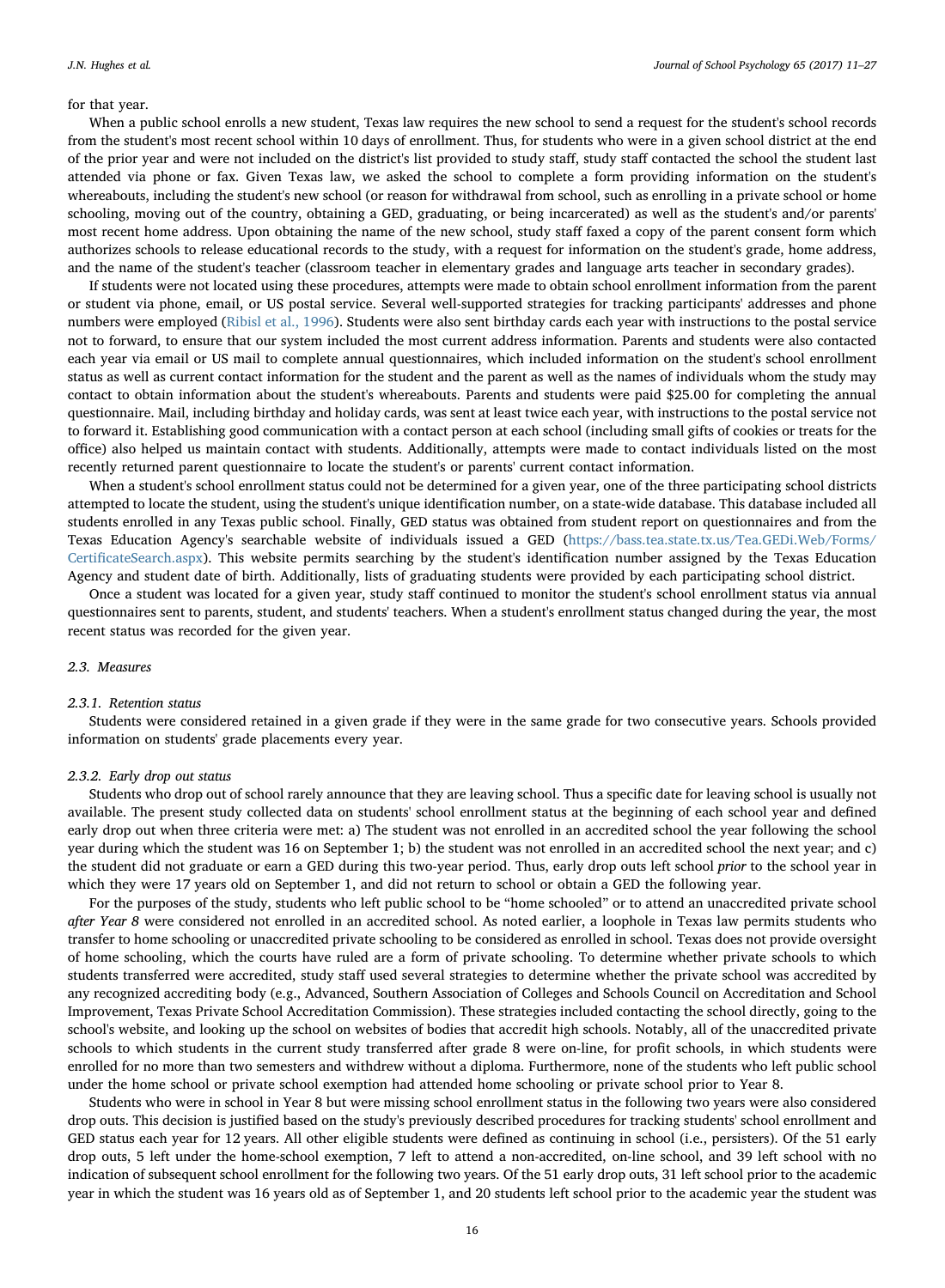17 years old as of September 1 (i.e., during the academic year the student began at age 16). Thus, all early drop outs left school prior to age 17. Of the 487 persisters, 476 were still in school the year they turned 16 and the following year, 5 had graduated during that time, and 6 had earned a GED.

#### 2.3.3. Selection of covariates for the propensity score analysis

The covariates were 65 variables assessed in year 1, prior to any participant being retained in the elementary grades. Following the recommendation by [Rubin \(2001\)](#page-15-17) and research by [Steiner et al. \(2010\)](#page-15-18), we attempted to identify covariates that provided comprehensive coverage of variables that have been shown in prior research to be associated with retention and dropping out of school [\(Alexander, Entwisle, & Horsey, 1997; Alexander et al., 2001; Willson & Hughes, 2006; Willson & Hughes, 2009; Benner,](#page-14-14) [Graham, & Mistry, 2008; Hamre & Pianta, 2001; McCoy & Reynolds, 1999](#page-14-14)). Consistent with bio-ecological models of risk and protection ([Bronfenbrenner & Morris, 2000](#page-14-15)), the variables included factors at the levels of the individual child, the family, the school, and the home-school relationship. The [Appendix A](#page-12-0) includes a list of these 65 covariates, along with the measurement domain or construct and measurement source for each covariate.

Variables at the individual child level included child demographic variables, cognitive and academic functioning, social-behavioral adjustment, participation in remedial services, self-regulatory skills, motivation, and personality. Variables at the family level include family demographic variables. School-level risk variables included school level average achievement and the percentage of students who are mobile, on free or reduced lunch status, and White. Home-school relationship variables included parent involvement in school, the quality of the home-school relationship, and parents' perceptions of their role and that of the teacher. As shown in the [Appendix A,](#page-12-0) these variables were assessed with direct child testing and interviews, teacher and parent questionnaires, peer sociometric assessment, and school records.

Each of the 65 variables was correlated in the expected direction with the treatment (i.e., retained in grades 1, 2, 3, 4, or 5 versus continuously promoted in grades 1–5) and with the outcome (i.e., status as early drop out or persister). The average magnitude (ignoring sign) of the correlation with retention status was 0.13 (range = 0.001, 0.35). The average magnitude of the correlation with early drop out status was  $0.07$  (range =  $0.00$ ,  $0.18$ ).

#### 2.4. Assessment of covariates

Student assessments were conducted in individual sessions at school. Trained graduate and undergraduate students who had demonstrated proficiency in administration conducted all assessments. Children who spoke any Spanish or whose parents spoke Spanish (based on teacher report) were administered the Woodcock–Muñoz Language Survey (WMLS; [Woodcock & Muñoz-Sandoval,](#page-16-5) [1993\)](#page-16-5) to determine if they were more proficient in Spanish than English. Children more proficient in Spanish were administered all tests in Spanish by bilingual examiners.

Student assessments of language proficiency, academic achievement (i.e., Woodcock Johnson III Tests of Achievement; [Woodcock](#page-16-3) [et al., 2001](#page-16-3)) and cognitive ability Universal Nonverbal Intelligence Test; [Bracken & McCallum, 1998\)](#page-14-11) were administered in the Fall of the year. In the Spring semester tests of inhibitory control (i.e., [Kochanska, Murray, & Coy, 1997](#page-14-16); [Liew, Chen, & Hughes, 2010\)](#page-14-17), learning motivation ([Burhans & Dweck, 1995; Luo, Hughes, Kwok, & Liew, 2009\)](#page-14-18) and student perceived academic self-efficacy ([Harter & Pike, 1984](#page-14-19)) were administered. Trainees received a minimum of 18 h of classroom instruction each semester and passed a practice examination on each measure prior to administering measures in the school, and their protocols were checked and corrected, as needed, on a weekly basis.

Data from teachers were obtained via questionnaires administered between November and May, and teachers were paid \$25 for completing each questionnaire. The teacher questionnaires included questions on remedial services the student had received, measures of social/behavioral adjustment (i.e., Strengths and Difficulties Questionnaire, [Goodman, 2001](#page-14-20)), home-school alliance and parent involvement (Teacher Report of Parent Involvement Scale; [Wong & Hughes, 2006\)](#page-15-19), student behavioral engagement in the classroom [\(Hughes, Luo, Kwok, & Loyd, 2008](#page-14-21)), the teacher-student relationship (Teacher Network of Relationship Questionnaire, [Hughes et al., 2008](#page-14-21)), student ego-control [\(Block & Block, 1980\)](#page-14-22), and student personality ([John & Srivastava, 1999; Wong & Hughes,](#page-14-23) [2006\)](#page-14-23).

Data from parents were obtained from parent questionnaires and included the Strengths and Difficulties Questionnaires ([Goodman, 2001\)](#page-14-20), the home-school alliance and parent involvement (Parent Report of Parent Involvement Scale, Wong [& Hughes,](#page-15-19) [2006\)](#page-15-19).

Classroom sociometric assessment was used to obtain classmates' perceptions of students' social-behavioral adjustment ([Masten,](#page-15-20) [Morison, & Pellegrini, 1985; Gleason, Kwok, & Hughes, 2007\)](#page-15-20). All classmates with parental permission to participate in the sociometric procedure were individually interviewed at school to obtain their perceptions of their classmates' behavioral adjustment (e.g., conduct problems or prosocial behaviors) and their liking for the student. Both nominations and ratings were used to obtain measures of peer liking and disliking [\(Asher & Dodge, 1986; Gleason et al., 2007](#page-14-24)). Scores were standardized within classrooms.

#### 2.5. Data analysis overview

Each step of the data analysis plan is described in detail in the Results section. First, we used chi square tests to test gender and ethnic effects on grade retention status and on drop out status. Second, we conducted propensity score analysis to estimate each student's propensity score, the conditional probability of being retained in elementary school, given the each student's set of scores on the both 65 covariates and the missing data indicators. This step includes testing the success of the propensity score weighting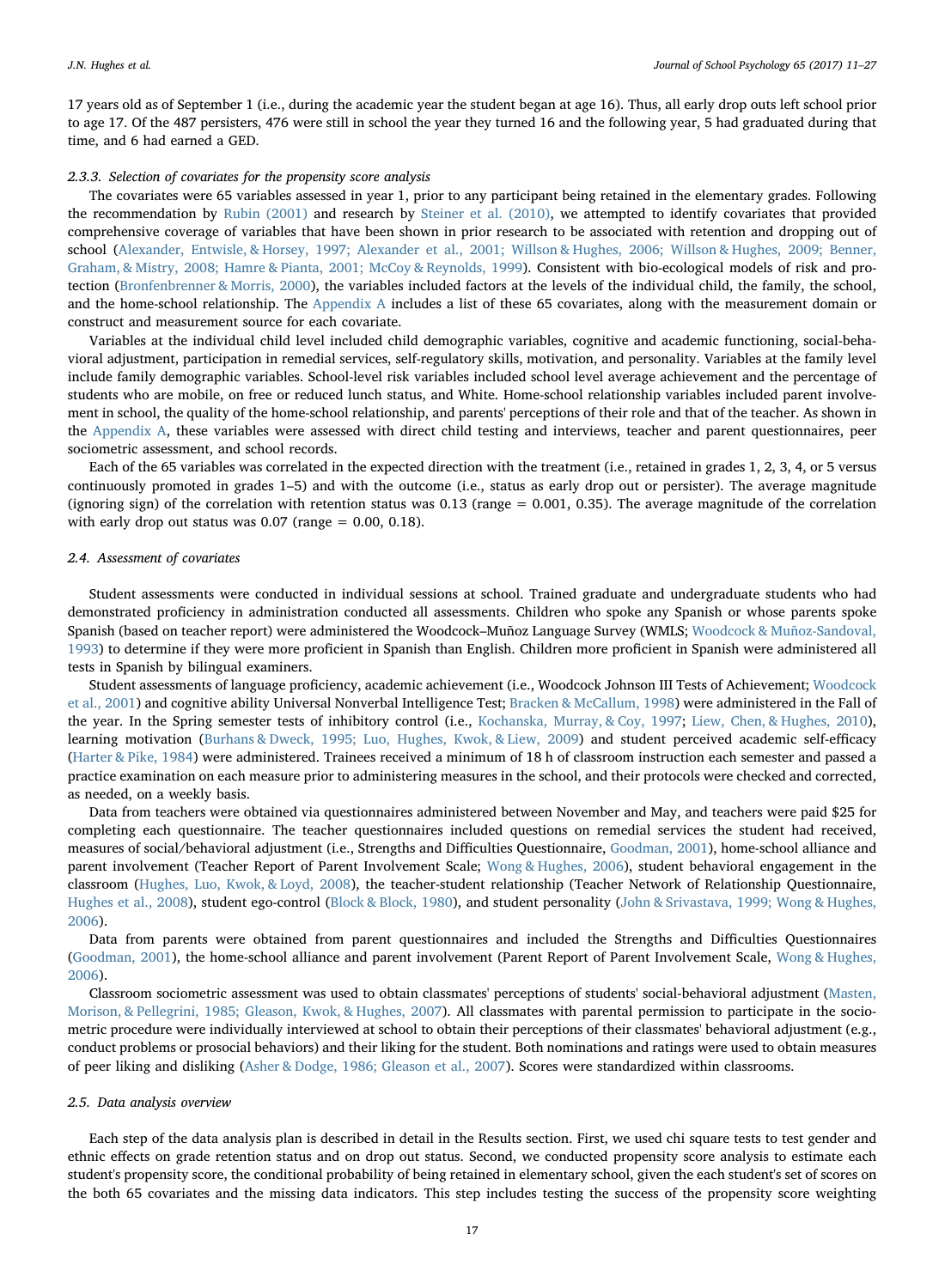#### <span id="page-7-0"></span>Table 1

Frequency of early drop out and retention status by gender and ethnicity.

|                    | Early drop out $(N = 51)$ |              | Persisters ( $N = 487$ ) |          |       |
|--------------------|---------------------------|--------------|--------------------------|----------|-------|
|                    | Retention                 | Promoted     | Retention                | Promoted | Total |
| Panel A: Gender    |                           |              |                          |          |       |
| Female             | 11                        | 10           | 54                       | 172      | 247   |
| Male               | 17                        | 13           | 89                       | 172      | 291   |
| Total              | 28                        | 23           | 143                      | 344      | 538   |
| Panel B: Ethnicity |                           |              |                          |          |       |
| Black              | 13                        | 5            | 51                       | 69       | 138   |
| Hispanic           | 8                         | 10           | 48                       | 133      | 199   |
| White non-Hispanic | 7                         | 8            | 41                       | 125      | 181   |
| Other              | $\mathbf{0}$              | $\mathbf{0}$ | 3                        | 17       | 20    |
| Total              | 28                        | 23           | 143                      | 344      | 538   |

Note. Early drop outs left school prior to the school year in which they were 17 years old on September 1 and did not return to school or obtain a GED the following year. Persisters were still in school the year they turned 16 and the following year, or had graduated or earned a GED during that time.

procedure in balancing the distribution of the 65 covariates and the missing data indicators between retained and promoted students. Third, we use weighted logistic regression analysis to test the effect of retention on early drop out. Fourth, we use multiple group structural equation models to test the potential moderating effects of gender and ethnicity on the relation between retention status and early drop out.

#### 3. Results

## 3.1. Descriptive data

Of the sample of 538 students, 51 (9.5%) were early drop outs and 487 (90.5%) persisted in school; 171 (31.8%) were retained in the elementary grades and 367 (68.2%) were continually promoted. Of the 171 retained students, 28 (16.3%) were early drop outs; of the 367 continuously promoted students in elementary grades, 23 (6.3%) were early drop outs.

Panel A in [Table 1](#page-7-0) presents the  $2 \times 2 \times 2$  cross tabulation of drop out status by gender and retention status. With respect to gender and grade retention status, 65 (26.3%) females were retained in the elementary grades compared to 106 (36%) males. The gender main effect on grade retention status was statistically significant,  $\chi^2(1) = 6.30$ ,  $p = 0.01$  (odds ratio = 1.60).

As depicted, 21(10.9%) females were early drop outs compared to 30 (10.3%) males. The gender main effect ( $\chi^2(1) = 0.51$ ,  $p = 0.48$ ) on early drop out was not statistically significant.

Panel B in [Table 1](#page-7-0) presents the  $4 \times 2 \times 2$  cross tabulation of drop out status by ethnic/racial group and retention status. There was a significant effect of ethnicity/race on the frequency of retention ( $\chi^2(2) = 16.81$ ,  $p < 0.01$ ): 64 (46.4%) of African American students, 53 (38.1%) of Hispanic students, and 48 (26.5%) of White students were retained in grade. Follow up pairwise tests showed African American students were retained more often than White students,  $\chi^2(1) = 13.55$ ,  $p < 0.01$  (odds ratio = 2.40). Hispanic and White students did not differ in their retention rates,  $\chi^2(1) = 0.13$ ,  $p = 0.72$ .

As depicted, the frequencies (and percentages) of early drop outs among African American, Hispanic, and White students were 18 (13%), 18 (9%), and 15 (8%), respectively. The ethnicity main effect on early drop out was not statistically significant,  $\chi^2(2) = 2.23$ ,  $p = 0.33$ .

# 3.2. Missing data

The median proportion of missing data across the 65 covariates was 11.4%. The mean proportion of missing data across the 65 covariates was 17.6% (SD = 0.13). To minimize any effects of missing data in the estimation of propensity scores, we used a procedure termed imputation with constant plus missingness indicators proposed by [D'Agostino and Rubin \(2000;](#page-14-25) see also [Rosenbaum, 2010](#page-15-21)) that attempts to produce balance in both the completely observed values and on the set of missing data indicator variables. A missing data indicator variable is created for each covariate on which there are any missing data. The student receives a value of 1 on the indicator variable for the covariate if the value was observed, 0 if not observed. Thus, a child having observed values on variables 1 and 3 and missing values on variables 2 and 4 would be represented by the following pattern: 1 0 1 0. If there are no missing values for a variable (e.g., gender), then no missing data indicator is needed. If two variables have missing values for exactly the same set of children, then one of the indicator variables is deleted (i.e., the two indicator variables representing missingness are correlated 1.0) to avoid collinearity. This procedure resulted in 44 unique missing data indicators.

#### 3.3. Propensity score analysis: Overview of steps

The first step in the propensity score analysis is to estimate each student's propensity score, the conditional probability of being retained in elementary school, given the each student's set of scores on the 65 covariates and the 44 missing data indicators. The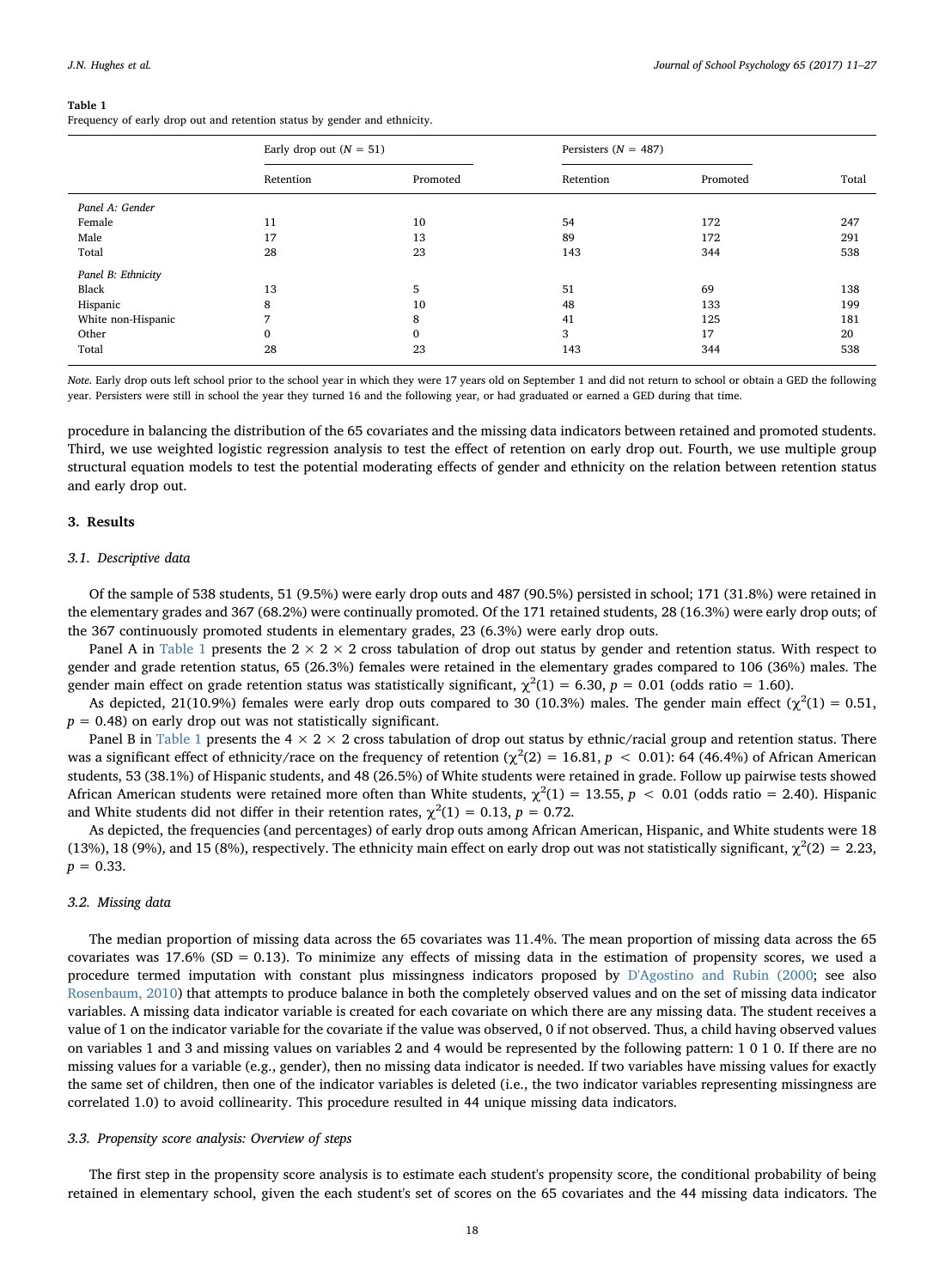second step is to equate the estimated propensity score distributions between retained and promoted students. The third step is to check the balance of the distribution of the 65 covariates and 44 missing data indicators between retained and promoted students.

## 3.4. Propensity score estimation

The propensity scores were estimated by the Random Forests method ([Breiman, 2001\)](#page-14-26) using the cforest command in R software package party (Version 1.0–15; [Strobl, Boulesteix, Kneib, Augustin, & Zeileis, 2008\)](#page-15-22). The Random Forests method is a machine learning approach that seeks to maximize the prediction of the outcome (retention status) from the set of covariates and missing data indicators. This method automatically identifies complex and nonlinear relationships of the covariates with retention. It includes resampling procedures designed to maximize the robustness of the solution. The Random Forests method has performed well in simulation studies (see [Cham & West, 2016](#page-14-27) for a review).

## 3.5. Propensity score equating

A variety of methods including forms of matching, stratification, and weighting can be used to equate groups ([West et al., 2014](#page-15-3)). We used weighting to equate the retained and promoted groups. Weighting methods have long been used in survey research to adjust for unequal selection probabilities ([Horvitz & Thompson, 1952; Lohr, 2010](#page-14-28)). In the context of propensity score analysis inverse propensity score weighting (weighting by the odds, [Schafer & Kang, 2008](#page-15-23)) is a popular method that has been shown to have good properties. Specifically, retained students were given a weight of 1, and promoted students were given a weight of  $\frac{\hat{\pi}}{1-\hat{\pi}}$  ( $\hat{\pi}$  is the estimated propensity score for promoted students). The inverse of the weights for the retained students = 1 and for promoted students =  $\left(\frac{\hat{\pi}}{(1-\hat{\pi})}\right)$  $\left(\frac{\hat{\pi}}{(1-\hat{\pi})}\right)^{-1}$  is used in a weighted regression equation [\(Cohen, Cohen, West, & Aiken, 2003\)](#page-14-29). In regions of the distribution of the propensity scores with a low probability of being retained, retained participants receive an inverse weight above 1. For example, if  $\hat{\pi} = 0.2$ , then the inverse weight  $\left(\frac{\hat{\pi}}{(1-\hat{\pi})}\right)$  $\left(\frac{\hat{\pi}}{(1-\hat{\pi}})^{-1}$  will be  $\left(\frac{0,2}{1-0.2}\right)^{-1} = 4$ .  $1 = 4$ . In contrast, in regions of the distribution with a high probability of being retained, retained participants receive an inverse weight below 1. For example, if  $\hat{\pi} = 0.8$ , then the inverse weight  $\left(\frac{\hat{\pi}}{(1-\hat{\pi})^2}\right)$  $\left(\frac{\hat{\pi}}{(1-\hat{\pi}})\right)^{-1}$ will be  $\left(\frac{0.8}{1-0.8}\right)^{-1} = 0.25$ .  $1 = 0.25$ . This weighting procedure serves to equate selection into the retained and non-retained groups without loss of

<span id="page-8-0"></span>participants. The success of the weighting procedure is illustrated in [Fig. 1.](#page-8-0) Prior to equating, despite enrolling only students who were below the median in reading skills in first grade, the left panel shows that the distributions of the two groups had only modest overlap, with the retained students having a substantially higher median probability of being retained than the promoted students. In contrast, in



Fig. 1. Boxplots of propensity scores in the retained and promoted groups. The left panel displays the differences in the distributions of the propensity scores in the retained and promoted groups without equating. The dark horizontal line indicates the substantially higher median in the retained than promoted group. The right panel shows that the distributions of the propensity scores in the two are much more similar after equating using the weighting by odds method. After equating, the medians are approximately equal.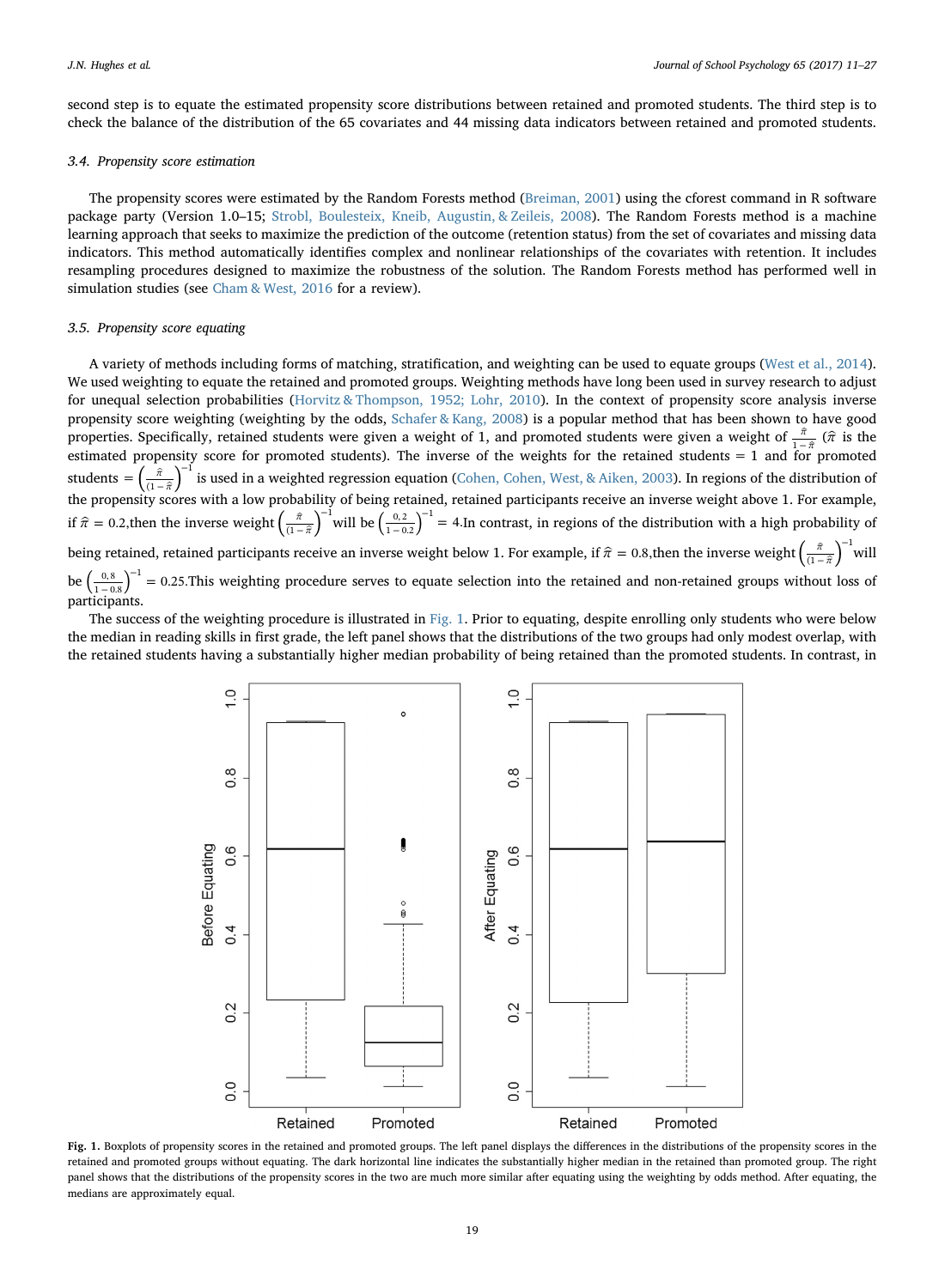#### <span id="page-9-0"></span>Table 2

Absolute standardized mean difference (SMD) and variance ratio (VR) of selected covariates.

| Covariates                                                  | <b>SMD</b> |       | <b>VR</b> |       |
|-------------------------------------------------------------|------------|-------|-----------|-------|
|                                                             | Before     | After | Before    | After |
| District literacy average score                             | 0.619      | 0.228 | 2.859     | 2.065 |
| TO highest expected level of child's education              | 0.815      | 0.174 | 1.326     | 1.223 |
| Student's Woodcock-Johnson III Broad Reading standard score | 0.747      | 0.155 | 1.194     | 1.694 |
| TO student's achievement                                    | 0.593      | 0.395 | 1.409     | 1.076 |
| TO student's school engagement (teacher-report)             | 0.606      | 0.175 | 1.035     | 1.197 |
| Student's Woodcock-Johnson III Broad Math standard score    | 0.564      | 0.028 | 1.072     | 1.144 |
| TO student's conscientiousness personality                  | 0.560      | 0.152 | 1.106     | 1.243 |
| Student's IQ score                                          | 0.491      | 0.114 | 1.132     | 1.601 |
| Student's ethnicity (African-American vs. Caucasian groups) | 0.430      | 0.152 | 1.071     | 1.129 |
| Student's ADHD behaviors (peer-report)                      | 0.398      | 0.202 | 1.885     | 1.093 |
| Student's social preference by peers (peer-report)          | 0.466      | 0.231 | 1.009     | 1.055 |
| TO student's status receiving 1–1 tutoring by a peer        | 0.390      | 0.085 | 1.619     | 1.000 |
| TO home-school relationship (alliance)                      | 0.391      | 0.050 | 1.342     | 1.554 |
| PO family social economic status                            | 0.460      | 0.341 | 1.351     | 1.248 |
| PO student's ADHD behaviors                                 | 0.378      | 0.064 | 1.262     | 1.101 |

Note. TO is teacher questionnaire. PO is parent questionnaire. Before is before propensity score equating. After is after propensity score equating using the weighting by the odds method. ADHD is attention deficit hyperactivity disorder. The depicted covariates were selected based on their high correlations with retention status.

the right panel after equating using inverse propensity score weighting (weighting by the odds), the distributions of the estimated propensity scores were close to balanced and had very similar medians.

#### 3.6. Balance of covariates

To evaluate the effectiveness of the propensity score equating on reducing differences between retained and promoted groups, we assessed the balance of the completely observed values on the 65 covariates and the 44 missing data indicators between the retained and promoted students [\(Cham & West, 2016; Rosenbaum & Rubin, 1984\)](#page-14-27). We calculated the absolute standardized mean difference ⎜ ⎛ ⎝  $SMD = \frac{X_{retained} - X_{retained}}{SD}$  and variance ratio ( $VR = \frac{Variance_{retained}}{Variance_{promoted}}$ ) of each of the 65 observed covariates and the missing data indicators. A SMD of 0 and a VR of 1 indicate perfect balance [\(Ho, Imai, King, & Stuart, 2007; Rubin, 2001\)](#page-14-30). [Rubin \(2001\)](#page-15-17) suggested that if each covariate has a SMD with a magnitude (absolute value) between 0.00 and 0.25 and a Variance Ratio between 0.50 and 2.00, the propensity score equating procedure has led to adequate balance.

[Table 2](#page-9-0) shows the SMDs and VRs before and after propensity score weighting for the 15 selected covariates that are were most highly correlated with retention status. The results show that overall the covariates had substantially lower SMDs and VRs after propensity score weighting. After propensity score weighting, retained and promoted groups differed by > 0.25 SMD on only 2 of the 65 covariates (i.e., teacher perception of child achievement and family social economic status). A high proportion of the missing data indicators had good balance (i.e., 95% of the missing data indicators had a SMD below 0.25, and 90% of the missing data indicators had a VR below 2) before equating. After propensity score equating, a slightly lower proportion of the missing data indicators had SMDs and VRs that were close to perfect balance. Note that the relatively low rate of missing data (11.4%) and the large number of missing data indicators led to sparse data and a corresponding lack of precision in the estimates of the SMDs and VRs for the missing data indicators.

Based on these balance checks, we concluded that the propensity score weighting procedure adequately equated the retained and promoted groups on the most important covariates, with the exception of two covariates (i.e., teacher perception of child achievement; family social economic status). To reduce the potential confounding effect of these two covariates, we included them as predictors of early drop out in our main analyses.

## 3.7. Retention effect on early drop out

We analyzed our data using Mplus version 7.4 [\(Muthén & Muthén, 1998\)](#page-15-24) with the WEIGHT function to take into account the inverse propensity score weighting, along with the TYPE = COMPLEX function to take into account the potential clustering in our data (i.e., students nested within schools). Because the outcome variable was binary, we also specified ESTIMATOR = WLMSV, which invokes a robust weighted least squares estimator using a diagonal weight matrix appropriate for binary outcome data.

In the weighted logistic regression analysis, there were three predictors: (a) teacher perception of child achievement, (b) family socio-economic status, and (c) retention status (1 = retained; 0 = promoted). The binary outcome variable was drop out status. Recall that our earlier check on the success of the propensity score equating procedure showed that covariates (a) and (b) were not well balanced by the propensity equating procedure, hence, we included them in the weighted logistic regression model to control for their potential effects on the outcome. Of importance, the results showed that the effect of retention status on early drop out was positive and statistically significant (unstandardized  $\hat{\beta} = 0.52$ ,  $SE = 0.226$ ,  $z = 2.302$ ,  $p = 0.021$ , odds ratio = 1.68). The odds that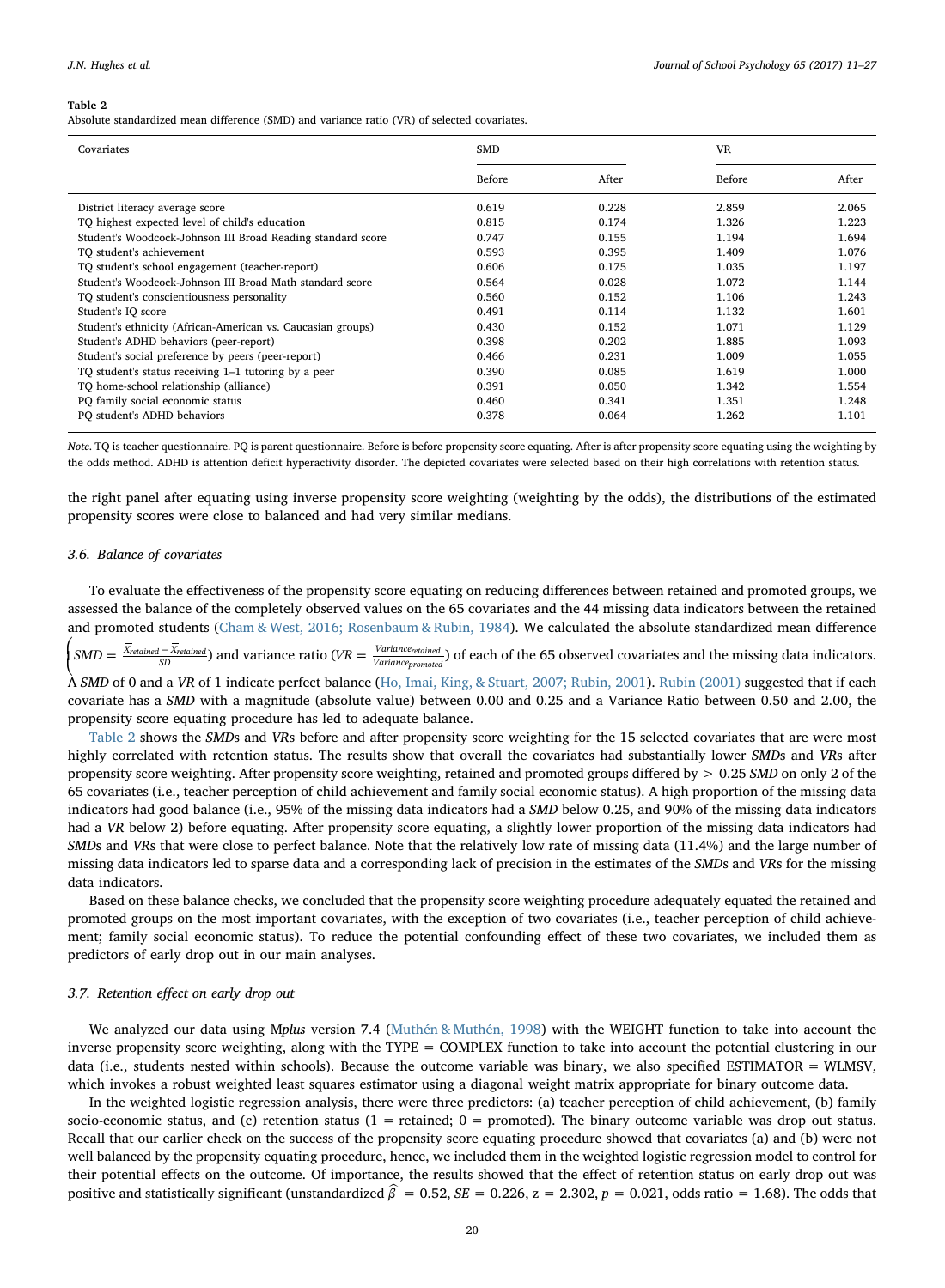the retained students would drop out were > 50% higher than the odds for the promoted students. In the weighted regression equation, the two covariates that were not adequately equated between the promotion and retention groups through the inverse propensity score weighting procedure did not show a statistically significant relation to early drop out: child achievement, unstandardized  $\hat{\beta} = 0.17$ ,  $SE = 0.048$ ,  $z = 0.348$ , ns; family socio-economic status, unstandardized  $\hat{\beta} = -0.099$ ,  $SE = 0.163$ ,  $z = -0.603$ , ns.

Of particular interest is the difference in the last grade completed of those early drop outs who were retained in the elementary grades versus early drop outs who were continuously promoted in the elementary grades. Of the 51 early drop outs, 6 (12%) dropped out prior to beginning grade 9, 28 (55%) dropped out prior to grade 10, 12 (24%) dropped out prior to grade 11, and the last grade completed was not known for 5 students. Of those 46 early drop outs for whom the last grade was known, 25 had been retained in the elementary grades, of whom 23 (93%) left school prior to grade 10. Of the 21 early drop outs who had been continuously promoted in the elementary grades, 11 (52%) left school prior to grade 10. Thus, considering only the early drop out group, previously retained students were > 10 times (odds ratio = 10.45) likely to drop out prior to grade 10 than were promoted students.

## 3.8. Gender and ethnicity moderation effect

# 3.8.1. Gender

Using multiple group structural equation modeling (i.e., DIFFTEST in Mplus), we tested the potential moderating effect of gender in the relation between retention status and early drop out. No difference in the magnitude of the effect of retention on drop out status was found for gender ( $\Delta \chi^2 = 1.54(1)$ ,  $p = 0.22$ ).

#### 3.8.2. Ethnicity

We also used multiple group structural equation modeling to test the potential moderating effect of ethnicity on the relation between retention status and early drop out. No moderating effect of ethnicity was found,  $\Delta \chi^2(2) = 0.28$ , ns.

# 4. Discussion

Using the propensity score weighting by the odds method, we successfully equated the retained and promoted students on a comprehensive set of 65 covariates (and 44 corresponding missing data indicators) measured in first grade prior to any retention. After equating these two groups, we examined the effect of grade retention on early drop out status. As expected, the results supported the conclusion that retention in the elementary grades leads to an increase in the proportion of students who leave school prior to age 17 without a diploma or a GED. Furthermore, the effect of grade retention effect was similar for males and females and for Caucasian, Hispanic, and African American students.

The finding of an effect of repeating a grade in elementary school on dropping out of school early is important for two primary reasons. First, the results of prior research on effects of retention in the elementary grades on school completion have been inconclusive because of inadequate controls for pre-retention differences between those students who were subsequently retained and those who were continuously promoted. Even though students in the current study were selected on the basis of scoring below the median for their school district on a test of literacy at the start of first grade, students who were subsequently retained compared to students who were continuously promoted differed on a large number of covariates known to predict children's subsequent academic performance. Our pre-retention assessment was comprehensive and included direct assessment of children's IQ, reading and math achievement, inhibitory control, learned helplessness, academic competence beliefs, and liking for school as well as parent and teacher reports of the home-school relationship and the child's academic, social, and behavioral functioning, and peer assessments of the child's prosocial and antisocial behaviors and likeability. Although we cannot definitively rule out the possibility that the effect of retention on early drop out is due to an unmeasured confounder (omitted variable) that is associated with retention status and which exerts an influence on drop out status over and above measured covariates, the comprehensive nature of the pre-retention assessment makes this an unlikely possibility ([Rosenbaum, 2010; West et al., 2014\)](#page-15-21).

Second, this study identifies a specific developmental period (i.e., prior to 17 years of age) as a time of increased risk for leaving school–especially among students who are off-age for grade. At age 16, students previously retained were, on average, one year further away from graduating from high school than were their same age, promoted peers. Students continuously promoted through elementary and middle schools were 16 at the beginning of grade 11. Students retained once during grades 1 to 8 were 16 at the beginning of grade 10. Like their promoted peers, at age 16 retained students were able to legally work outside the home. If they met certain conditions, including enrolling in a GED course, they were legally able to leave school. Recalling that study students were at risk for academic failure from the beginning of their school careers, it is likely that they continued to struggle in school. Thus, the retained students' mental calculus of the benefits and costs of continuing in school an extra year is likely different than it is for their same age, continuously promoted peers. Consistent with this reasoning and with the drop out pattern reported by [Roderick \(1994\),](#page-15-12) among the early drop out group, retained students were > 10 times as likely to drop out prior to grade 10 than were promoted students.

The current study defined the retention and promoted groups based on retention histories in the elementary grades and did not consider the effect of retentions subsequent to grade 5.

Retention during the middle school years (i.e., grades 6–8) is uncommon. During the 2003–04 academic year, 2.3% and 1.9% of students were retained in grade 7 and 8, respectively [\(Texas Education Agency, 2005](#page-15-6)), compared to 6.4% in grade 1. Of the 51 early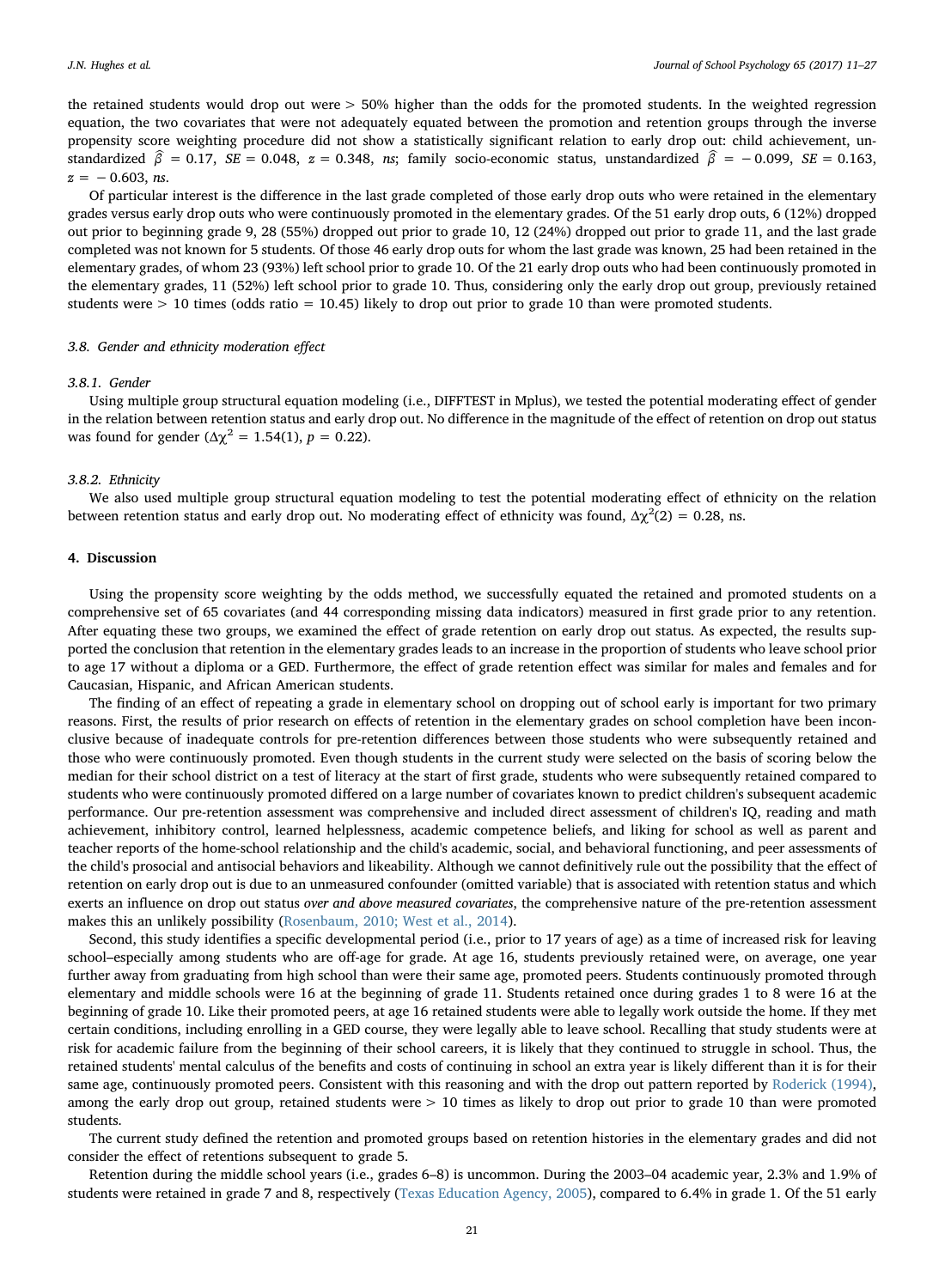drop outs, only one student in the retention group and two students in the promoted group were retained in middle school. However, 7 students in the promoted group repeated grade 9, whereas no student in the retention group repeated grade 9. This increase in retention in grade 9 among continuously promoted students may reflect differences in how grade retention is defined in high school versus the middle school grades. In the middle school grades, students who fail a single course typically retake that course, but are classified as being promoted to the next grade. In contrast, in grade 9 and above, a student who fails a required course will be classified at the same grade level for two years. In 2003–04, 16.5% of grade 9 students were retained. ([Texas Education Agency,](#page-15-6) [2005\)](#page-15-6). Although our data do not address why no previously retained students repeated grade 9, it is plausible that previously retained students who fail a course in grade 9 are more likely to leave school than to repeat grade 9, when they are 16 years old.

#### 4.1. Study limitations and future directions

As expected in a study of over 12 years' duration, attrition was an issue. The major source of attrition was the inability to renew consent for the participation of their children from parents who failed to respond, even with repeated reminders. High rates of attrition in a study pose threats to the generalizability of study findings, especially when participants who leave the study differ from those remaining. Due to the many efforts made to retain students in the study, attrition was kept to 31%. This rate compares favorably with that of two large-scale studies of comparable length, the NICHD SECCYD [\(Vandell et al., 2010\)](#page-15-25) and the NCES ECLS-K studies ([National Center for Education Statistics, 2009\)](#page-15-26), especially considering the at-risk nature of our sample relative to these two samples. The SECCYD study excluded high risk mothers and their infants. In the ECLS-K study, attrition for the eligible sample at year 8 was 43%, even though 50% of non-English- speaking participants who moved during the elementary grades (an indicator of risk) were declared ineligible.

Of importance, the current study did not exclude students who moved out of one of the participating districts, even if the student moved out of state. Of the students recruited into the current study, 27% moved out of one of the three participating school districts to a non-participating district in the first 5 years of the study, and many children moved multiple times across the 12 years of the study. This level of mobility is comparable to that for the entire school population for the three participating school districts, which averaged 32% mobility during the same period of time according to district records. The extensive efforts to maintain the original study sample resulted in an analysis sample that was substantially similar to the full recruited sample on all demographic and other baseline variables, thereby reducing potential validity threats associated with selective attrition. Another noteworthy aspect of the present study is the meticulous tracking of students who left public school to determine if they were attending or graduated from an accredited private school or had obtained a GED. In the case a student enrolled in another Texas public school or transferred to home schooling or a private school, it is highly likely that our methods would have located them. Only in the case in which (a) a student enrolled in an out-of-state school and neither the parent or the school requested records or notified the former school of the transfer, and (b) the study staff was unsuccessful in efforts to contact the student or parent, would the student be incorrectly classified as a drop out.

Unfortunately, the present sample size limited the ability to test for effects of the grade(s) at which students are retained. Additionally, because students who scored above the median on the school district test of early literacy administered at the beginning of first grade were excluded from the study, our results cannot be expected to generalize to higher-achieving students. Based on prior research documenting a strong association between reading competencies and grade retention ([Alexander et al., 2001;](#page-14-2) [McCoy & Reynolds, 1999](#page-14-2)), we expected that a relatively low proportion of the students who were above the median in literacy would be at a substantial risk of being retained. The propensity score analysis includes the requirement that no student have an estimated probability of being retained of 0.0 or 1.0.

The sample is geographically limited; students were recruited from schools in only one state. Because policies governing both grade retention and high school graduation differ across states, the results may not generalize to states with a different policy context. For example, home schooling comes under the private school exemption of the compulsory attendance law in Texas, and students who leave public school to enroll in private school (including home schooling) are officially considered school transfers rather than school drop outs [\(Texas Education Agency, 2011, 2014\)](#page-15-27) Importantly, Texas does not require that the parent or school provide evidence of the quality or nature of the private schooling provided to the student, nor does the state monitor the student's attendance or progress in private schools [\(TEA, 2014\)](#page-15-9). In contrast, in some states (e.g., California), private and home schooling exemptions to the compulsory education law require evidence that the educational program provided to the student meets specific educational requirements [\(California Department of Education, 2016\)](#page-14-31).

Finally, data on the reasons for which a student leaves school are not available. We hypothesize that the finding that previously retained students leave school at higher rate, and at earlier grades, is due to availability of "exit" strategies such as employment. However, we do not have sufficient data on students' stated reasons for leaving school or employment status at this age to test this hypothesis.

#### 4.2. Implications

#### 4.2.1. Accelerated paths to graduation

Study findings have implications for interventions aimed at increasing school completion rates. When students reach 16 years of age and have at least three additional years of school prior to graduation, leaving school appears to become a more attractive option to previously retained students than to their same-age, promoted peers. If this supposition is accurate, interventions that focus on placing previously retained students on an accelerated schedule to graduate "on time" may improve school completion rates. Given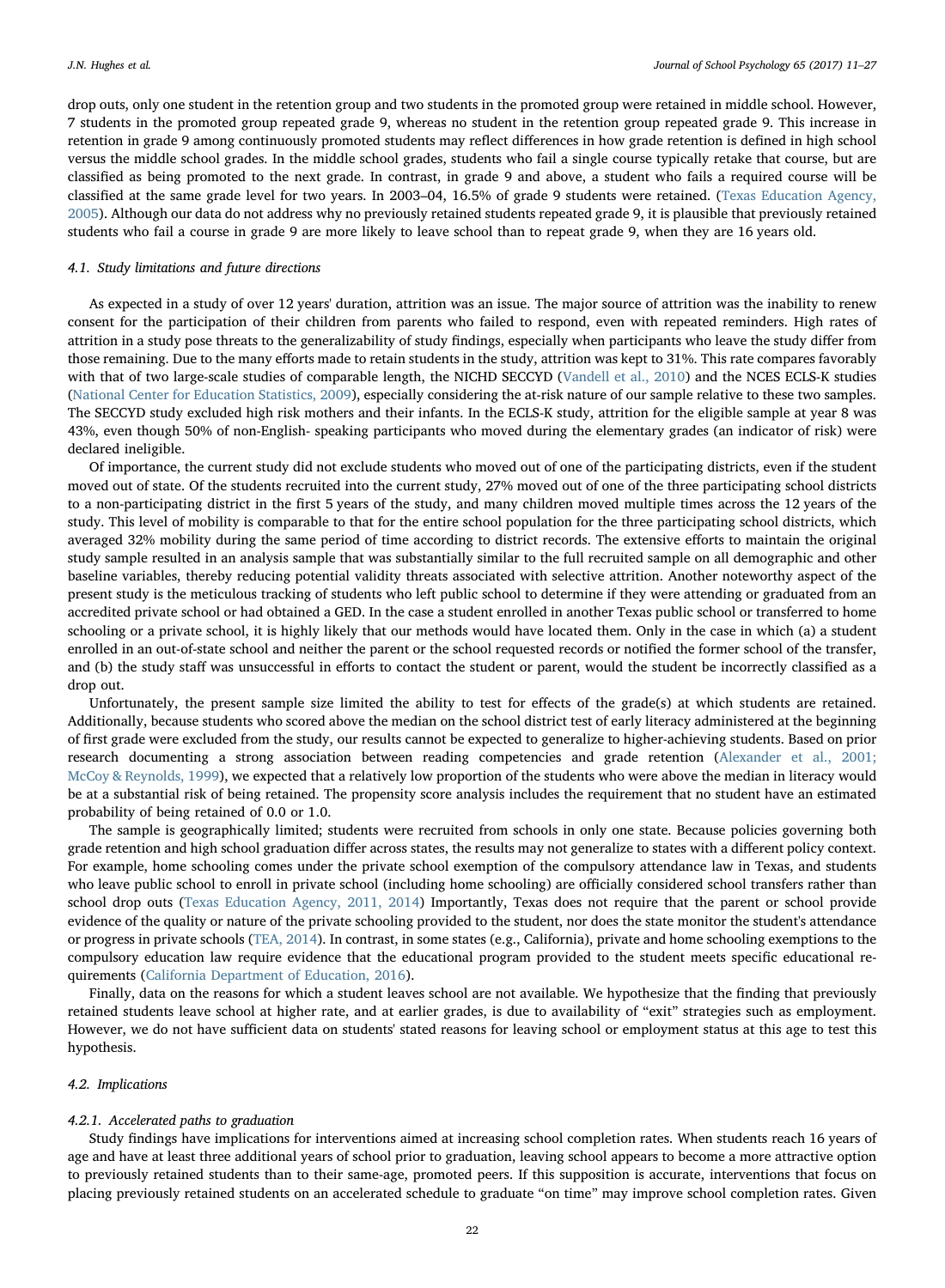that previously retained students begin leaving school at the transition to high school (i.e., after grade 8 or 9), credit recovery programs in middle school or high school may occur too late to prevent students leaving school. According to the What Works Clearing House [\(U.S. Department of Education, Institute of Education Sciences, 2008\)](#page-15-28), accelerated middle school programs have been found to improve students' staying in school and their rate of school progress. Accelerated middle school programs typically are selfcontained programs in which courses are thematically linked, instruction is more experiential, classes are smaller, and additional academic and social supports are available. A recent research synthesis study of high school completion programs found strong evidence that programs that include these intervention components can improve high school or GED completion rates, especially among high-risk students [\(Community Preventive Services Task Force, 2015\)](#page-14-32).

## 4.2.2. Narrowing the private school and home schooling exemptions

Changing state education policies that enable students to leave school without being in violation of the compulsory education law by claiming the private or home schooling exemption might increase school completion rates. Of the 51 students classified as early drop outs, 12 left school under one of these exemptions and did not return to an accredited school or obtain a GED in the following two years. Students who enrolled in on-line, for-profit unaccredited schools typically discontinued enrollment after one or two semesters. According to Texas Education Agency policies, students who leave school under the private schooling exemption are not considered as having dropped out of school. Each of the three participating school districts, like most districts in Texas, offered a variety of alternatives for students to "catch up" on their credits, receive support for staying in school during and after pregnancy, or attend special campuses that offer a more individualized, smaller context. However, pressures on public schools in Texas to report low dropout rates may serve as a disincentive for schools to encourage low performing students to select these programs over home or private schooling. Students choosing home or private school do not count as "failures" in the state evaluation of the schools.

## 4.3. Alternatives to grade retention

As stated previously, previous studies with the current sample and other samples have found that grade retention does not impair students' academic achievement, compared to performance of their same age, promoted peers, when they were in the same grade. However, upon reaching grade 9, being one year older than one's same-age continuously promoted peers who were at equivalent initial risk of retention, increases the risk of leaving school early. Given the harm to students and costs to society associated with failure to obtain a high school diploma or GED, alternatives to grade retention are needed for students who struggle to meet minimum grade level competencies in the elementary grades. Multi-tiered models of intervention, often referred to as Response to Intervention, involve a graduated series of evidence-based instruction and intervention to students whose academic progress begins to fall below grade-level expectations [\(Shinn & Walker, 2010\)](#page-15-29). Elements of Response to Intervention models include a) universal screening for academic, behavioral, and social-emotional difficulties; (b) the provision of early and intensive evidence-based interventions for students with academic or social-emotional difficulties; and (c) frequent progress monitoring and evaluation of interventions. Empirical studies support the efficacy of Response to Intervention models in preventing and remediating the academic difficulties that result in grade retention [\(Al Otaiba et al., 2014; Clarke et al., 2014\)](#page-14-33).

African American and Hispanic students are more likely to be retained in elementary grades than are White students. During the years study participants were in Grade 1 the mean rates of first grade retention in Texas for White, African American, and Hispanic students were 4.2%, 7.6%, and 7.9%, respectively. Despite ethnic differences in frequency of retention, the estimated causal effect of retention on dropping out of school prior to age 17 did not differ by student ethnicity. Thus, African American and Hispanic students are more likely to be retained in the elementary grades than White students, yet the risk of retention on dropping out of school is similar across ethnic groups These findings suggest that policies that reduce the frequency of grade retention in the elementary grades would be expected to reduce ethnic/racial disparities in dropping out of school.

#### Acknowledgement

<span id="page-12-0"></span>This study was supported by a grant to Jan Hughes from the National Institute of Child Health and Human Development (grant number HD039367).

# Appendix A

List of covariates for propensity score analysis.

|   | Covariates                                                | Domain/Construct | Source      |
|---|-----------------------------------------------------------|------------------|-------------|
|   | Student Woodcock-Johnson III broad reading standard score | Achievement      | Performance |
| 2 | Student Woodcock-Johnson III broad math standard score    | Achievement      | Performance |
| 3 | Teacher expected highest level of child's education       | Achievement      | Teacher     |
|   | Student achievement (teacher-report)                      | Achievement      | Teacher     |
|   | Student universal nonverbal intelligence test score       | Cognitive        | Performance |
| 6 | Student ethnicity (Hispanic vs. White)                    | Demographic      | Archival    |
|   | Student ethnicity (Black vs. White)                       | Demographic      | Archival    |
| 8 | Student age at eligibility                                | Demographic      | Archival    |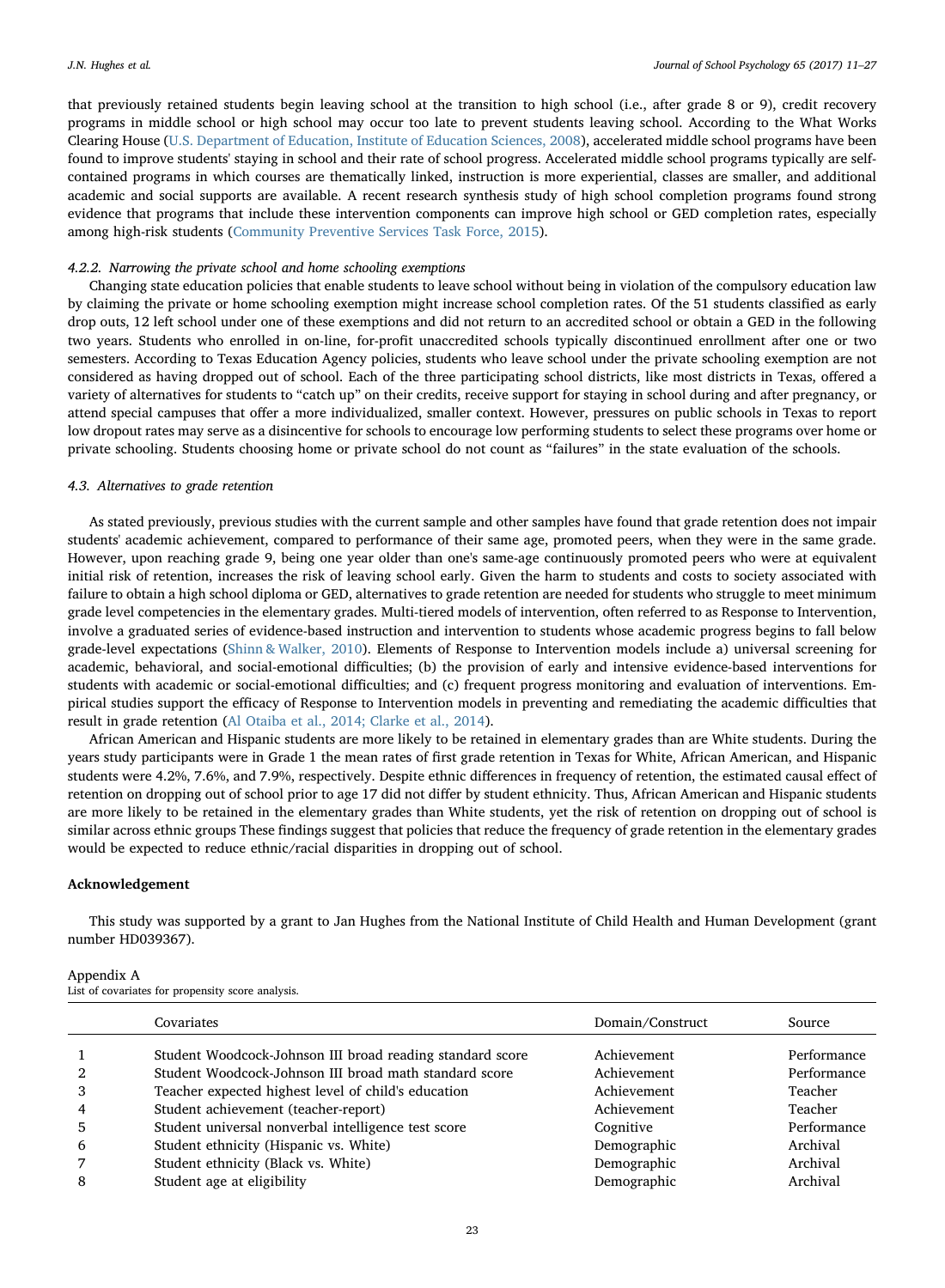| 9        | Student gender                                                             | Demographic                                          | Archival             |
|----------|----------------------------------------------------------------------------|------------------------------------------------------|----------------------|
| 10       | Student limited English proficiency status                                 | Demographic                                          | Archival             |
| 11<br>12 | Student bilingual class status                                             | Demographic                                          | Archival<br>Archival |
| 13       | Student English as second language status                                  | Demographic                                          | Parent               |
|          | Household employment status                                                | Demographic                                          |                      |
| 14       | Household highest level of education                                       | Demographic                                          | Parent               |
| 15<br>16 | Number of children (under age 18) living in household                      | Demographic                                          | Parent               |
| 17       | Family adversity                                                           | Demographic                                          | Parent<br>Parent     |
| 18       | Family free/reduced lunch                                                  | Demographic                                          | Teacher              |
| 19       | Student language of testing<br>Parent positive perceptions about school    | Demographic<br>Home-School                           | Parent               |
| 20       | Parent satisfaction with home-school communication                         | Home-School                                          | Parent               |
| 21       | Parent perceived parent-teacher shared responsibilities                    | Home-School                                          | Parent               |
| 22       |                                                                            | Home-School                                          |                      |
| 23       | Parent perceived school-based involvement                                  | Home-School                                          | Parent               |
|          | Parent sense of responsibility for child's education                       | Home-School                                          | Parent               |
| 24       | Parent perceived teacher responsibility for child's education              |                                                      | Parent               |
| 25       | Parent self-efficacy for helping child in school                           | Home-School                                          | Parent               |
| 26       | Home-school alliance                                                       | Home-School<br>Home-School                           | Teacher              |
| 27       | Parent involvement in school                                               |                                                      | Teacher<br>Child     |
| 28       | Student academic self-efficacy                                             | Motivation                                           |                      |
| 29       | Student Dweck puzzles task choice                                          | Motivation                                           | Performance          |
| 30       | Student agreeableness (teacher-report)                                     | Personality                                          | Teacher              |
| 31       | Student's conscientiousness (teacher-report)                               | Personality                                          | Teacher              |
| 32       | Teacher-student conflict (teacher-report)                                  | Relation with teacher<br>Relation with teacher       | Teacher              |
| 33       | Teacher-student support (teacher-report)                                   |                                                      | Teacher              |
| 34       | Child attended a Pre-K school program                                      | Remedial Services<br>Remedial Services               | Parent               |
| 35       | Student receives teacher instruction in reduced class size                 |                                                      | Teacher              |
| 36       | Student receives tutoring by an adult                                      | Remedial Services                                    | Teacher              |
| 37       | Student receives tutoring by a peer                                        | <b>Remedial Services</b>                             | Teacher              |
| 38       | Student receives remedial instruction outside classroom                    | Remedial Services                                    | Teacher              |
| 39       | Student receives instruction with an aide                                  | Remedial Services                                    | Teacher<br>Teacher   |
| 40<br>41 | Student receives remedial instruction before/after school                  | <b>Remedial Services</b><br><b>Remedial Services</b> | Teacher              |
| 42       | Student receives 1-1 tutoring by an adult before/after school              | Remedial Services                                    | Teacher              |
| 43       | Student receives individual counseling                                     | Remedial Services                                    | Teacher              |
| 44       | Student receives speech therapy<br>Student's receives small group tutoring | <b>Remedial Services</b>                             | Teacher              |
| 45       | School % mobility                                                          | School Risk                                          | Archival             |
| 46       | School level % free or reduced lunch                                       | School Risk                                          | Archival             |
| 47       | School level % White school                                                | School Risk                                          | Archival             |
| 48       | District average literacy score                                            | School Risk                                          | Archival             |
| 49       | Student inhibitory control                                                 | Self-regulation                                      | Performance          |
| 50       | Student ego control (teacher-report)                                       | Self-regulation                                      | Teacher              |
| 51       | Student trouble                                                            | Social/Behavioral                                    | Sociometrics         |
| 52       | Student aggression                                                         | Social/Behavioral                                    | Sociometrics         |
| 53       | Student prosocial behaviors                                                | Social/Behavioral                                    | Sociometrics         |
| 54       | Student ADHD behaviors                                                     | Social/Behavioral                                    | Sociometrics         |
| 55       | Student sad/withdrawn                                                      | Social/Behavioral                                    | Sociometrics         |
| 56       | Student liking by peers                                                    | Social/Behavioral                                    | Sociometrics         |
| 57       | Student social preference by peers (peer-report)                           | Social/Behavioral                                    | Sociometrics         |
| 58       | Student ADHD behaviors                                                     | Social/Behavioral                                    | Parent               |
| 59       | Student's prosocial behaviors                                              | Social/Behavioral                                    | Parent               |
| 60       | Student conduct problems                                                   | Social/Behavioral                                    | Parent               |
| 61       | Student internalizing behaviors                                            | Social/Behavioral                                    | Parent               |
| 62       | Student school engagement (teacher-report)                                 | Social/Behavioral                                    | Teacher              |
| 63       | StudentADHD behaviors (teacher-report)                                     | Social/Behavioral                                    | Teacher              |
| 64       | Student prosocial behaviors (teacher-report)                               | Social/Behavioral                                    | Teacher              |
| 65       | Student conduct problems (teacher-report)                                  | Social/Behavioral                                    | Teacher              |
|          |                                                                            |                                                      |                      |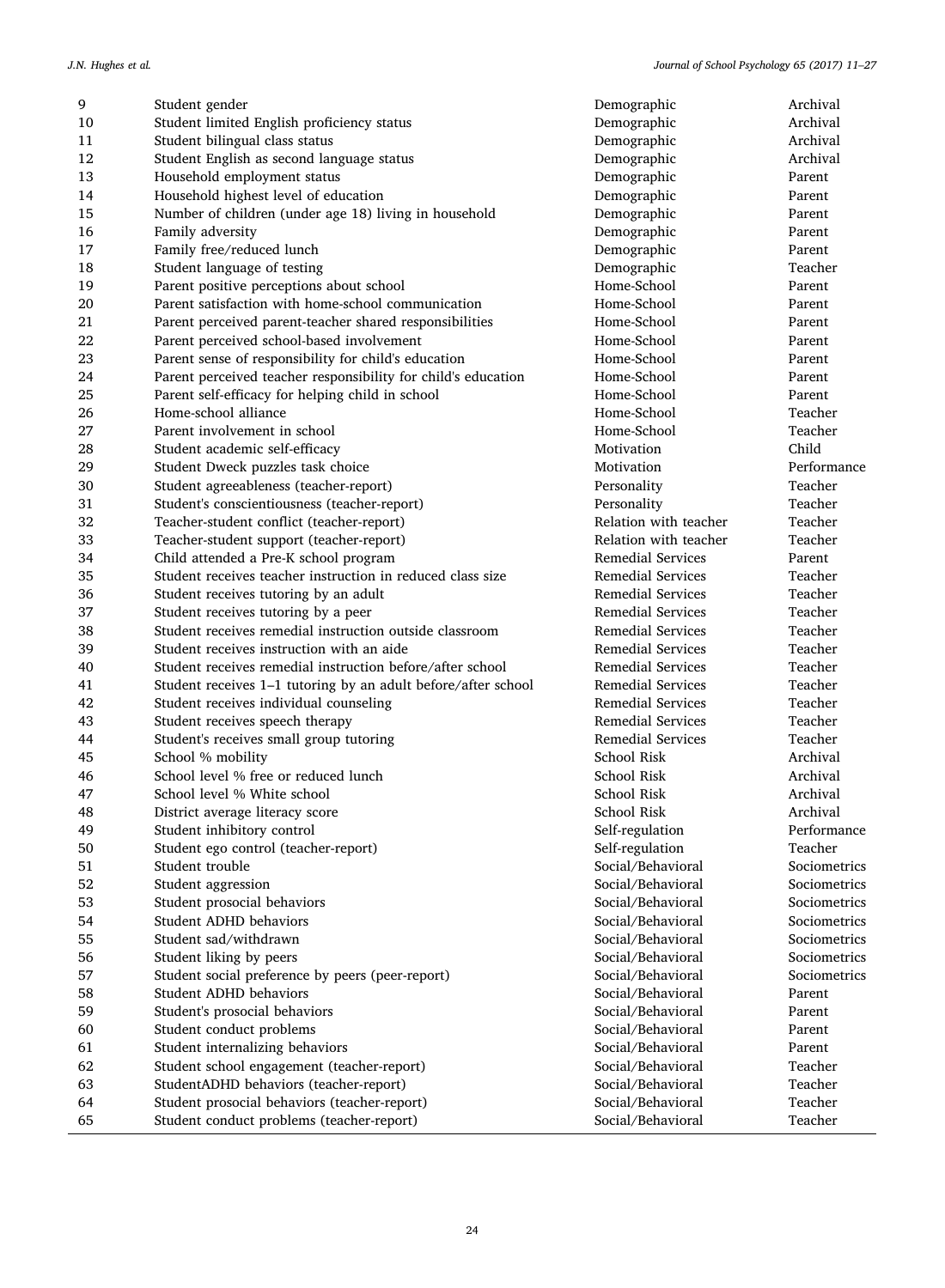#### References

- <span id="page-14-33"></span>Al Otaiba, S., Connor, C. M., Folsom, J. S., Wanzek, J., Greulich, L., Schatschneider, C., & Wagner, R. K. (2014). To wait in tier 1 or intervene immediately: A randomized experiment examining first-grade response to intervention in reading. Exceptional Children, 81, 11–27. [http://dx.doi.org/10.1177/](http://dx.doi.org/10.1177/0014402914532234) [0014402914532234](http://dx.doi.org/10.1177/0014402914532234).
- <span id="page-14-10"></span>[Alexander, K. L., Entwisle, D. R., & Dauber, S. L. \(1994\).](http://refhub.elsevier.com/S0022-4405(17)30076-6/rf0010) On the success of failure: A reassessment of the effects of retention in the primary grades. New York, NY: Cambridge [University Press.](http://refhub.elsevier.com/S0022-4405(17)30076-6/rf0010)
- <span id="page-14-1"></span>[Alexander, K. L., Entwisle, D. R., & Dauber, S. L. \(2003\).](http://refhub.elsevier.com/S0022-4405(17)30076-6/rf0015) On the success of failure: A reassessment of the effects of retention in the primary grades (2nd ed.). Cambridge, UK: [Cambridge University Press](http://refhub.elsevier.com/S0022-4405(17)30076-6/rf0015).
- <span id="page-14-14"></span>Alexander, K. L., Entwisle, D. R., & Horsey, C. S. (1997). From first grade forward: Early foundations of high school dropout. Sociology of Education, 70, 87–107. [http://](http://dx.doi.org/10.2307/2673158) [dx.doi.org/10.2307/2673158](http://dx.doi.org/10.2307/2673158).
- <span id="page-14-2"></span>Alexander, K. L., Entwisle, D. R., & Kabbani, N. S. (2001). The dropout process in life course perspective: Early risk factors at home and school. Teachers College Record, 103, 760–822. <http://dx.doi.org/10.1111/0161-4681.00134>.
- <span id="page-14-0"></span>Alliance for Excellent Education (2015). Texas high schools. Retrieved November 9, 2015 from [http://all4ed.org/wp-content/uploads/2013/09/Texas\\_hs.pdf](http://all4ed.org/wp-content/uploads/2013/09/Texas_hs.pdf).
- <span id="page-14-4"></span>Andrew, M. (2014). The scarring effects of primary-grade retention: A study of cumulative advantage in the educational career. Social Forces, 93, 653. [http://dx.doi.](http://dx.doi.org/10.1093/sf/sou074) [org/10.1093/sf/sou074.](http://dx.doi.org/10.1093/sf/sou074)
- <span id="page-14-24"></span>Asher, S. R., & Dodge, K. A. (1986). Identifying children who are rejected by their peers. Developmental Psychology, 22, 444–449. [http://dx.doi.org/10.1037/0012-](http://dx.doi.org/10.1037/0012-1649.22.4.444) [1649.22.4.444](http://dx.doi.org/10.1037/0012-1649.22.4.444).
- <span id="page-14-5"></span>Bali, V. A., Anagnostopoulos, D., & Roberts, R. (2005). Toward a political explanation of grade retention. Educational Evaluation and Policy Analysis, 27, 133-155. [http://dx.doi.org/10.3102/01623737027002133.](http://dx.doi.org/10.3102/01623737027002133)
- Benner, A. D., Graham, S., & Mistry, R. S. (2008). Discerning direct and mediated effects of ecological structures and processes on adolescents' educational outcomes. Developmental Psychology, 44, 840–854. <http://dx.doi.org/10.1037/0012-1649.44.3.840>.
- <span id="page-14-22"></span>[Block, J. H., & Block, J. \(1980\). The role of ego-control and ego-resiliency in the organization of behavior. In W. A. Collins \(Vol. Ed.\),](http://refhub.elsevier.com/S0022-4405(17)30076-6/rf0055) Minnesota symposia on child psychology. Vol. 13. [Minnesota symposia on child psychology](http://refhub.elsevier.com/S0022-4405(17)30076-6/rf0055) (pp. 39–101). Hillsdale, NJ: Erlbaum.
- <span id="page-14-15"></span>Bronfenbrenner, [U., & Morris, P. A. \(2006\). The bioecological model of human development. In M. B. Bronson \(Ed.\),](http://refhub.elsevier.com/S0022-4405(17)30076-6/rf0060) Self-regulation in early childhood: Nature and nurture (pp. 793–[828\). New York, NY: Guilford Press](http://refhub.elsevier.com/S0022-4405(17)30076-6/rf0060).
- Bowers, A. J., & Sprott, R. (2012). Examining the multiple trajectories associated with dropping out of high school: A growth mixture model analysis. The Journal of Educational Research, 105, 176–195. [http://dx.doi.org/10.1080/00220671.2011.552075.](http://dx.doi.org/10.1080/00220671.2011.552075)
- <span id="page-14-11"></span>[Bracken, B. A., & McCallum, R. S. \(1998\).](http://refhub.elsevier.com/S0022-4405(17)30076-6/rf0070) Universal nonverbal intelligence test (UNIT). Itasca, IL: Riverside Publishing.
- <span id="page-14-18"></span>Burhans, K. K., & Dweck, C. S. (1995). Helplessness in early childhood: The role of contingent worth. Child Development, 66, 1719-1738. [http://dx.doi.org/10.2307/](http://dx.doi.org/10.2307/1131906) [1131906](http://dx.doi.org/10.2307/1131906).
- <span id="page-14-26"></span>Breiman, L. (2001). Random forests. Machine Learning, 45, 5–32. <http://dx.doi.org/10.1023/A:1010933404324>.
- <span id="page-14-31"></span>California Department of Education (2016). Private Schools Frequently Asked Questions.. Retrieved October 5, 2016 from [http://www.cde.ca.gov/sp/ps/rq/psfaq.](http://www.cde.ca.gov/sp/ps/rq/psfaq.asp#a2) [asp#a2.](http://www.cde.ca.gov/sp/ps/rq/psfaq.asp#a2)
- <span id="page-14-27"></span>Cham, H., & West, S. G. (2016). Propensity score analysis with missing data. Psychological Methods, 21, 427–445. [http://dx.doi.org/10.1037/met0000076.](http://dx.doi.org/10.1037/met0000076)
- <span id="page-14-9"></span>Cham, H., West, S. G., Hughes, J. N., & Im, M. (2015). Effect of retention in elementary grades on grade 9 motivation for educational attainment. Journal of School Psychology, 53, 7–24. <http://dx.doi.org/10.1016/j.jsp.2014.10.001>.
- Clarke, B., Doabler, C. T., Smolkowski, K., Baker, S. K., Fien, H., & Cary, M. S. (2014). Examining the efficacy of a tier 2 kindergarten mathematics intervention. Journal of Learning Disabilities, 49, 152–165. [http://dx.doi.org/10.1177/0022219414538514.](http://dx.doi.org/10.1177/0022219414538514)
- <span id="page-14-12"></span>Cohen, J. (1988). [Statistical power analysis for the behavioral sciences](http://refhub.elsevier.com/S0022-4405(17)30076-6/rf0105) (2nd ed). Hillsdale, NJ: Erlbaum.
- <span id="page-14-29"></span>Cohen, J., Cohen, P., West, S. G., & Aiken, L. S. (2003). [Applied multiple regression/correlation analysis for the behavioral sciences](http://refhub.elsevier.com/S0022-4405(17)30076-6/rf0110) (3rd Ed). Mahwah, NJ: Erlbaum.
- <span id="page-14-7"></span>Cole, S. R., & Hernán, M. A. (2008). Constructing inverse probability weights for marginal structural models. American Journal of Epidemiology, 168, 656–664. [http://](http://dx.doi.org/10.1093/aje/kwn164) [dx.doi.org/10.1093/aje/kwn164](http://dx.doi.org/10.1093/aje/kwn164).
- <span id="page-14-32"></span>Community Preventive Services Task Force (2015). Programs to increase high school completion: A community guide systematic health equity review. American Journal of Preventive Medicine, 48, 599–608. [http://dx.doi.org/10.1016/j.amepre.2014.12.005.](http://dx.doi.org/10.1016/j.amepre.2014.12.005)
- <span id="page-14-3"></span>Cook, T. D., Steiner, P. M., & Pohl, S. (2009). Assessing how bias reduction is influenced by covariate choice, unreliability and data analytic mode: An analysis of different kinds of within-study comparisons in different substantive domains. Multivariate Behavioral Research, 44, 828-847. [http://dx.doi.org/10.1080/](http://dx.doi.org/10.1080/00273170903333673) [00273170903333673.](http://dx.doi.org/10.1080/00273170903333673)
- <span id="page-14-25"></span>[D'Agostino, R. B., Jr., & Rubin, D. B. \(2000\). Estimating and using propensity scores with partially missing data.](http://refhub.elsevier.com/S0022-4405(17)30076-6/rf0130) Journal of the American Statistical Association, 95(451), 749–[759.](http://refhub.elsevier.com/S0022-4405(17)30076-6/rf0130)
- <span id="page-14-20"></span>Goodman, R. (2001). Psychometric properties of the strengths and difficulties questionnaire. Journal of Child Psychology and Psychiatry, 40, 791–799. [http://dx.doi.](http://dx.doi.org/10.1097/00004583-200111000-00015) [org/10.1097/00004583-200111000-00015.](http://dx.doi.org/10.1097/00004583-200111000-00015)
- Gleason, K. A., Kwok, O., & Hughes, J. N. (2007). The short-term effect of grade retention on peer relations and academic performance of at-risk first graders. The Elementary School Journal, 107, 327–340. [http://dx.doi.org/10.1086/516667.](http://dx.doi.org/10.1086/516667)
- Hamre, B. K., & Pianta, R. C. (2001). Early teacher-child relationships and the trajectory of children's school outcomes through eighth grade. Child Development, 72, 625–638. [http://dx.doi.org/10.1111/1467-8624.00301.](http://dx.doi.org/10.1111/1467-8624.00301)
- <span id="page-14-19"></span>Harter, S., & Pike, R. (1984). The pictorial scale of perceived competence and social acceptance for young children. Child Development, 55, 1969-1982. [http://dx.doi.](http://dx.doi.org/10.2307/1129772) [org/10.2307/1129772.](http://dx.doi.org/10.2307/1129772)
- <span id="page-14-30"></span>Ho, D. E., Imai, K., King, G., & Stuart, E. A. (2007). Matching as nonparametric preprocessing for reducing model dependence in parametric causal inference. Political Analysis, 15(3), 199–236. <http://dx.doi.org/10.1093/pan/mpl013>.
- <span id="page-14-28"></span>Horvitz, D. G., & Thompson, D. J. (1952). A generalization of sampling without replacement from a finite universe. Journal of the American Statistical Association, 47(260), 663–685. <http://dx.doi.org/10.2307/2280784>.
- Hughes, J. N., Chen, Q., Thoemmes, F., & Kwok, O. (2010). An investigation of the relationship between retention in first grade and performance on high stakes test in 3rd grade. Educational Evaluation and Policy Analysis, 32, 166–182. [http://dx.doi.org/10.3102/0162373710367682.](http://dx.doi.org/10.3102/0162373710367682)
- <span id="page-14-21"></span>Hughes, J. N., Luo, W., Kwok, O., & Loyd, L. K. (2008). Teacher-student support, effortful engagement, and achievement: A 3-year longitudinal study. Journal of Educational Psychology, 100, 1–14. <http://dx.doi.org/10.1037/0022-0663.100.1.1>.
- <span id="page-14-6"></span>Ihrke, D. K., & Faber, C. S. (2012). Geographical mobility: 2005 to 2010. Current population reports. Washington, DC: U.S. Census Bureau, 20-567. Retrieved from [www.](http://www.census.gov/prod/2012pubs/p20-567.pdf) [census.gov/prod/2012pubs/p20-567.pdf.](http://www.census.gov/prod/2012pubs/p20-567.pdf)
- <span id="page-14-8"></span>Im, M. H., Hughes, J. N., Kwok, O. M., Puckett, S., & Cerda, C. (2013). Effect of retention in elementary grades on transition to middle school. Journal of School Psychology, 51, 349–365. [http://dx.doi.org/10.1016/j.jsp.2013.01.004.](http://dx.doi.org/10.1016/j.jsp.2013.01.004)
- Jacob, B. A., & Lefgren, L. (2009). The effect of grade retention on high school completion. Applied Economics, 1(3), 33-58. [http://www.aeaweb.org/articles.php?doi=](http://www.aeaweb.org/articles.php?doi=10.1257/app.1.3.33) [10.1257/app.1.3.33](http://www.aeaweb.org/articles.php?doi=10.1257/app.1.3.33).
- <span id="page-14-23"></span>John, O. P., & Srivastava, S. (1999). The big fi[ve trait taxonomy: History, measurement, and theoretical perspectives. In L. A. Pervin, & O. P. John \(Eds.\),](http://refhub.elsevier.com/S0022-4405(17)30076-6/rf0185) Handbook of personality: Theory and research (pp. 102–138). (2<sup>nd</sup> [ed.\). New York, NY: Guilford Press](http://refhub.elsevier.com/S0022-4405(17)30076-6/rf0185).
- <span id="page-14-13"></span>Jurs, S. G., & Glass, G. V. (1971). The effect of experimental mortality on the internal and external validity of the randomized comparative experiment. Journal of Experimental Education, 40, 62–66. <http://dx.doi.org/10.1080/00220973.1971.11011304>.
- <span id="page-14-16"></span>Kochanska, G., Murray, K., & Coy, K. C. (1997). Inhibitory control as a contributor to conscience in childhood: From toddler to early school age. Child Development, 68, 263–277. <http://dx.doi.org/10.1111/j.1467-8624.1997.tb01939.x>.
- <span id="page-14-17"></span>Liew, J., Chen, Q., & Hughes, J. N. (2010). Child effortful control, teacher-student relationships, and achievement in academically at-risk children: Additive and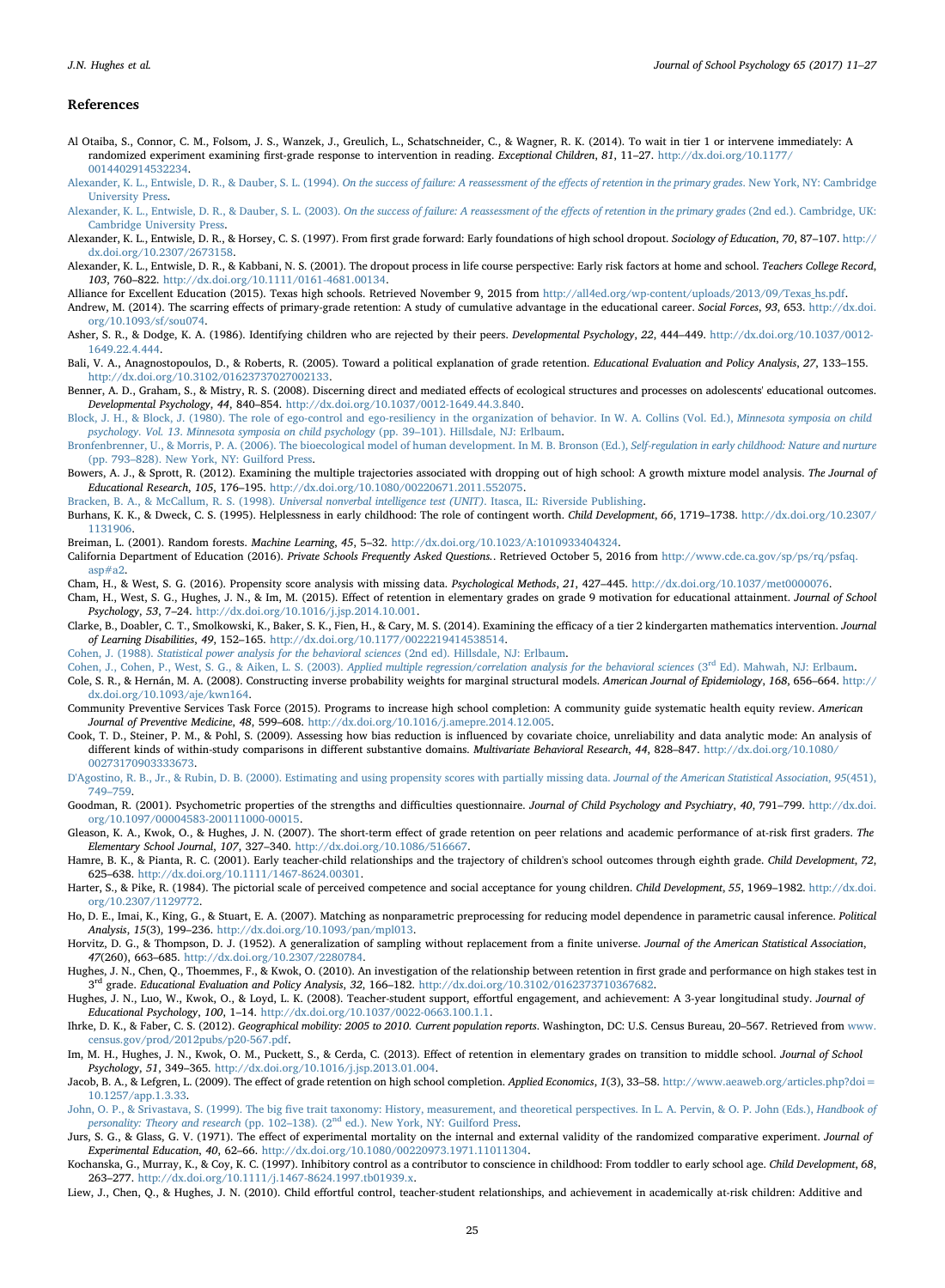interactive effects. Early Childhood Research Quarterly, 25, 51–64. [http://dx.doi.org/10.1016/j.ecresq.2009.07.005.](http://dx.doi.org/10.1016/j.ecresq.2009.07.005)

Luo, W., Hughes, J. N., Kwok, O., & Liew, J. (2009). Classifying academically at-risk first graders into engagement types: Association with long-term achievement trajectories. The Elementary School Journal, 109, 380–405. [http://dx.doi.org/10.1086/593939.](http://dx.doi.org/10.1086/593939)

Lohr, S. L. (2010). Sampling: Design and analysis (2<sup>nd</sup> [Ed.\). Boston, MA: Brooks/Cole](http://refhub.elsevier.com/S0022-4405(17)30076-6/rf0210).

Lorence, J., & Dworkin, A. G. (2006). Elementary grade retention in Texas and reading achievement among racial groups: 1994-2002. Review of Policy Research, 23, 999–1033. <http://dx.doi.org/10.1111/j.1541-1338.2006.00247.x>.

<span id="page-15-20"></span>Masten, A. S., Morison, P., & Pellegrini, D. S. (1985). A revised class play method of peer assessment. Developmental Psychology, 21, 523-533. [http://dx.doi.org/10.](http://dx.doi.org/10.1037/0012-1649.21.3.523) [1037/0012-1649.21.3.523](http://dx.doi.org/10.1037/0012-1649.21.3.523).

McCoy, A. R., & Reynolds, A. J. (1999). Grade retention and school performance: An extended investigation. Journal of School Psychology, 37, 273–298. [http://dx.doi.](http://dx.doi.org/10.1016/S0022-4405(99)00012-6) [org/10.1016/S0022-4405\(99\)00012-6](http://dx.doi.org/10.1016/S0022-4405(99)00012-6).

<span id="page-15-11"></span>Moser, S. E., West, S. G., & Hughes, J. N. (2012). Trajectories of math and reading achievement in low achieving children in elementary school: Effects of early and later retention in grade. Journal of Educational Psychology, 104, 603–621. <http://dx.doi.org/10.1037/a0027571>.

<span id="page-15-24"></span>[Muthén, L. K., & Muthén, B. O. \(1998-2015\).](http://refhub.elsevier.com/S0022-4405(17)30076-6/rf0235) Mplus user's guide (7th ed.). Los Angeles, CA: Muthén & Muthén.

<span id="page-15-26"></span>National Center for Education Statistics (2009). Early childhood longitudinal study, kindergarten class or 1998–99 (ECLS-K) eight-grade methodology report. DC:

Washington. Retrieved from [http://nces.ed.gov/pubs2009/2009003.pdf.](http://nces.ed.gov/pubs2009/2009003.pdf)

<span id="page-15-0"></span>National Center for Education Statistics (2015). The condition of education. Washington, DC: Author. Retrieved October 26, 2015 from [http://nces.ed.gov/programs/](http://nces.ed.gov/programs/coe/) [coe/.](http://nces.ed.gov/programs/coe/)

<span id="page-15-7"></span>Engec, N. (2006). Relationship between mobility and student performance and behavior. The Journal of Educational Research, 99, 167–178. [http://dx.doi.org/10.3200/](http://dx.doi.org/10.3200/JOER.99.3.167-178) [JOER.99.3.167-178](http://dx.doi.org/10.3200/JOER.99.3.167-178).

Ou, S., & Reynolds, A. J. (2010). Grade retention, postsecondary education, and public aid receipt. Educational Evaluation and Policy Analysis, 32, 118-139. [http://dx.](http://dx.doi.org/10.3102/0162373709354334) [doi.org/10.3102/0162373709354334](http://dx.doi.org/10.3102/0162373709354334).

<span id="page-15-1"></span>Pleis, J. R., Ward, B. W., & Lucas, J. W. (2010). Summary health statistics for U.S. adults: National health interview survey, 2009. National center for health statistics. Vital and health statistics. 10, 249. Retrieved from [http//www.cdc.gov/nchs/products/series/series10.htm.](http://http/www.cdc.gov/nchs/products/series/series10.htm)

[Reynolds, A. J., & Ou, S. \(2004\). Grade retention and school dropout. In H. J. Walberg, A. J. Reynolds, & M. C. Wang \(Eds.\),](http://refhub.elsevier.com/S0022-4405(17)30076-6/rf0265) Can unlike students learn together? Grade retention, tracking, and grouping (pp. 35–[69\). Greenwich, CT: Information Age Publishing](http://refhub.elsevier.com/S0022-4405(17)30076-6/rf0265).

<span id="page-15-16"></span>Ribisl, K. M., Walton, M. A., Mowbray, C. T., Luke, D. A., Davison, W. S., II, & Bootsmiller, B. J. (1996). Minimizing participant attrition in panel studies through the use of effective retention and tracing strategies: Review and recommendations. Evaluation and Program Planning, 19, 1-25. [http://dx.doi.org/10.1016/0149-](http://dx.doi.org/10.1016/0149-7189(95)00037-2) [7189\(95\)00037-2.](http://dx.doi.org/10.1016/0149-7189(95)00037-2)

<span id="page-15-12"></span>Roderick, M. (1994). Grade retention and school dropout: Investigating the association. American Educational Research Journal, 31, 729–759. [http://dx.doi.org/10.](http://dx.doi.org/10.3102/00028312031004729) [3102/00028312031004729](http://dx.doi.org/10.3102/00028312031004729).

<span id="page-15-21"></span>Rosenbaum, P. R. (2010). Design of observational studies. New York, NY: Springer-Verla[ghttp://dx.doi.org/10.1007/078-1-4419-1213-8.](http://dx.doi.org/10.1007/078-1-4419-1213-8)

<span id="page-15-4"></span>Rosenbaum, P. A., & Rubin, D. B. (1983). The central role of the propensity score in observational studies for causal effects. Biometrika, 70, 41-55. [http://dx.doi.org/](http://dx.doi.org/10.1093/biomet/70.1.41) [10.1093/biomet/70.1.41.](http://dx.doi.org/10.1093/biomet/70.1.41)

Rosenbaum, P. R., & Rubin, D. B. (1984). Reducing bias in observational studies using subclassification on the propensity score. Journal of the American Statistical Association, 79, 516–524. [http://dx.doi.org/10.1080/01621459.1984.10478078.](http://dx.doi.org/10.1080/01621459.1984.10478078)

<span id="page-15-17"></span>Rubin, D. B. (2001). Using propensity scores to help design observational studies: Application to the tobacco litigation. Health Services and Outcomes Research Methodology, 2(3–4), 169–188. [http://dx.doi.org/10.1023/A:1020363010465.](http://dx.doi.org/10.1023/A:1020363010465)

<span id="page-15-23"></span>Schafer, J. L., & Kang, J. (2008). Average causal effects from nonrandomized studies: A practical guide and simulated example. Psychological Methods, 13, 279–313. <http://dx.doi.org/10.1037/a0014268>.

<span id="page-15-18"></span>Steiner, P. M., Cook, T. D., Shadish, W. R., & Clark, M. H. (2010). The importance of covariate selection in controlling for selection bias in observational studies. Psychological Methods. 15, 250–267. [http://dx.doi.org/10.1037/a\)\)18719.](http://dx.doi.org/10.1037/a))18719)

Steiner, P. M., Park, S., & Kim, Y. (2016). Identifying causal estimands for time-varying treatments measured with time-varying (age or grade-based) instruments. Multivariate Behavioral Research, 51(6), 865–878. [http://dx.doi.org/10.1080/00273171.2016.1205470.](http://dx.doi.org/10.1080/00273171.2016.1205470)

<span id="page-15-29"></span><span id="page-15-2"></span>Shadish, W. R., Cook, T. D., & Campbell, D. T. (2002). [Experimental and quasi-experimental designs for generalized causal inference](http://refhub.elsevier.com/S0022-4405(17)30076-6/rf0315). Boston, MA: Houghton-Mifflin. Shinn, M. R., & Walker, H. M. (Eds.), (2010). [Interventions for achievement and behavior problems in a three-tier model including RTI](http://refhub.elsevier.com/S0022-4405(17)30076-6/rf0320). Bethesda, MD: National Association of [School Psychologists](http://refhub.elsevier.com/S0022-4405(17)30076-6/rf0320).

South, S. J., Haynie, D. L., & Bose, S. (2007). Student mobility and school dropout. Social Science Research, 36(1), 68-94. [http://dx.doi.org/10.1016/j.ssresearch.2005.](http://dx.doi.org/10.1016/j.ssresearch.2005.10.001) [10.001.](http://dx.doi.org/10.1016/j.ssresearch.2005.10.001)

<span id="page-15-8"></span>Stark, P., & Noel, A. M. (2015). Trends in high school dropout and completion rates in the United States: 1972–2012 (NCES 2015–015). U.S. Department of Education. Washington, DC: National Center for Education Statistics. Retrieved from <http://nces.ed.gov/pubsearch>.

<span id="page-15-22"></span>Strobl, C., Boulesteix, A. L., Kneib, T., Augustin, T., & Zeileis, A. (2008). Conditional variable importance for random forests. BMC Bioinformatics, 9. [http://dx.doi.org/](http://dx.doi.org/10.1186/1471-2105-9-307) [10.1186/1471-2105-9-307.](http://dx.doi.org/10.1186/1471-2105-9-307)

<span id="page-15-10"></span>Texas Education Agency (2002). Grade-level retention in Texas public schools 2000-2001. Retrieved December 5, 2016 from http://tea.texas.gov/acctres/retention [index.html](http://tea.texas.gov/acctres/retention_index.html).

<span id="page-15-15"></span>Texas Education Agency (2003). Academic excellence indicator system. Report. retrieved October 5, 2007 from [https://rptsvr1.tea.texas.gov/perfreport//aeis/index.](https://rptsvr1.tea.texas.gov/perfreport//aeis/index.html) [html](https://rptsvr1.tea.texas.gov/perfreport//aeis/index.html).

<span id="page-15-6"></span>Texas Education Agency (2005). Grade-level retention in Texas public schools. 2003–[04 \(Document No. GE06 601 01\). Austin, TX: Author](http://refhub.elsevier.com/S0022-4405(17)30076-6/rf0350).

<span id="page-15-27"></span>Texas Education Agency (2011−2012). PEIMS data standards appendix D: Leaver reason codes and documentation requirements. Retrieved October, 2013 from <http://tea.texas.gov>.

<span id="page-15-13"></span>Texas Education Agency (2013). Home schooling. Retrieved October 27, 2015 from <http://tea.texas.gov/index4.aspx?id=25769806556>.

<span id="page-15-9"></span>Texas Education Agency (2014). Grade 9 four-year and five-year extended longitudinal graduation and dropout rates by race/ethnicity, economic status, and gender, Texas public schools, class of 2012 fall 2012 and fall 2013. Retrieved February 17, 2017 from [https://rptsvr1.tea.texas.gov/acctres/completion/2012/state\\_5yr.](https://rptsvr1.tea.texas.gov/acctres/completion/2012/state_5yr.html) [html](https://rptsvr1.tea.texas.gov/acctres/completion/2012/state_5yr.html).

<span id="page-15-14"></span>Texas Workforce Commission (2015). Chapter 15: Texas labor code. Retrieved October 27, 2015 from <http://www.statutes.legis.state.tx.us/Docs/LA/htm/LA.51.htm>.

<span id="page-15-28"></span><span id="page-15-5"></span>U.S. Department of Education, Institute of Education Sciences (2008). What works clearinghouse. Retrieved March 16, 2016 from [http://ies.ed.gov/ncee/wwc.](http://ies.ed.gov/ncee/wwc) U.S. Department of Education (2002). The no child left behind act of 2001. Washington, DC: Author. Retrieved from [http://www.ed.gov/nclb/overview/intro/](http://www.ed.gov/nclb/overview/intro/execsumm.pdf)

<span id="page-15-25"></span>[execsumm.pdf](http://www.ed.gov/nclb/overview/intro/execsumm.pdf). Vandell, D., Belsky, J., Burchinal, M., Steinberg, L., Vandergrift, N., & the NICHD Early Child Care Research Network (2010). Do effects of early child care extend to

age 15 years? Results from the NICHD study of early child care and youth development. Child Development, 81, 737-756. [http://dx.doi.org/10.1111/j.1467-8624.](http://dx.doi.org/10.1111/j.1467-8624.2010.01431.x) [2010.01431.x](http://dx.doi.org/10.1111/j.1467-8624.2010.01431.x).

West, S. G. (2016). Analyzing complex treatment effects in nonrandomized observational studies: The case of retention of students in grade. Multivariate Behavioral Research, 51, 839–842. [http://dx.doi.org/10.1080/00273171.2016.1251756.](http://dx.doi.org/10.1080/00273171.2016.1251756)

<span id="page-15-3"></span>West, S. G., Cham, H., Thoemmes, F., Renneberg, B., Schulze, J., & Weiler, M. (2014). Propensity scores as a basis for equating groups: Basic principles and application in clinical treatment outcome research. Journal of Consulting and Clinical Psychology, 82, 906-919. <http://dx.doi.org/10.1037/a0036387>

Willson, V., & Hughes, J. N. (2006). Retention of Hispanic/Latino students in first grade: Child, parent, teacher, school, and peer predictors. Journal of School Psychology, 44, 31–49. [http://dx.doi.org/10.1016/j.jsp.2005.12.001.](http://dx.doi.org/10.1016/j.jsp.2005.12.001)

Willson, V. L., & Hughes, J. N. (2009). Who is retained in first grade? A psychosocial perspective. The Elementary School Journal, 109, 251-266. [http://dx.doi.org/10.](http://dx.doi.org/10.1086/592306) [1086/592306.](http://dx.doi.org/10.1086/592306)

<span id="page-15-19"></span>Wong, S. W., & Hughes, J. N. (2006). Ethnicity and language contributions to dimensions of parent involvement. School Psychology Review, 35, 645-662. [http://dx.doi.](http://dx.doi.org/10.1037/e584752012-057) [org/10.1037/e584752012-057](http://dx.doi.org/10.1037/e584752012-057).